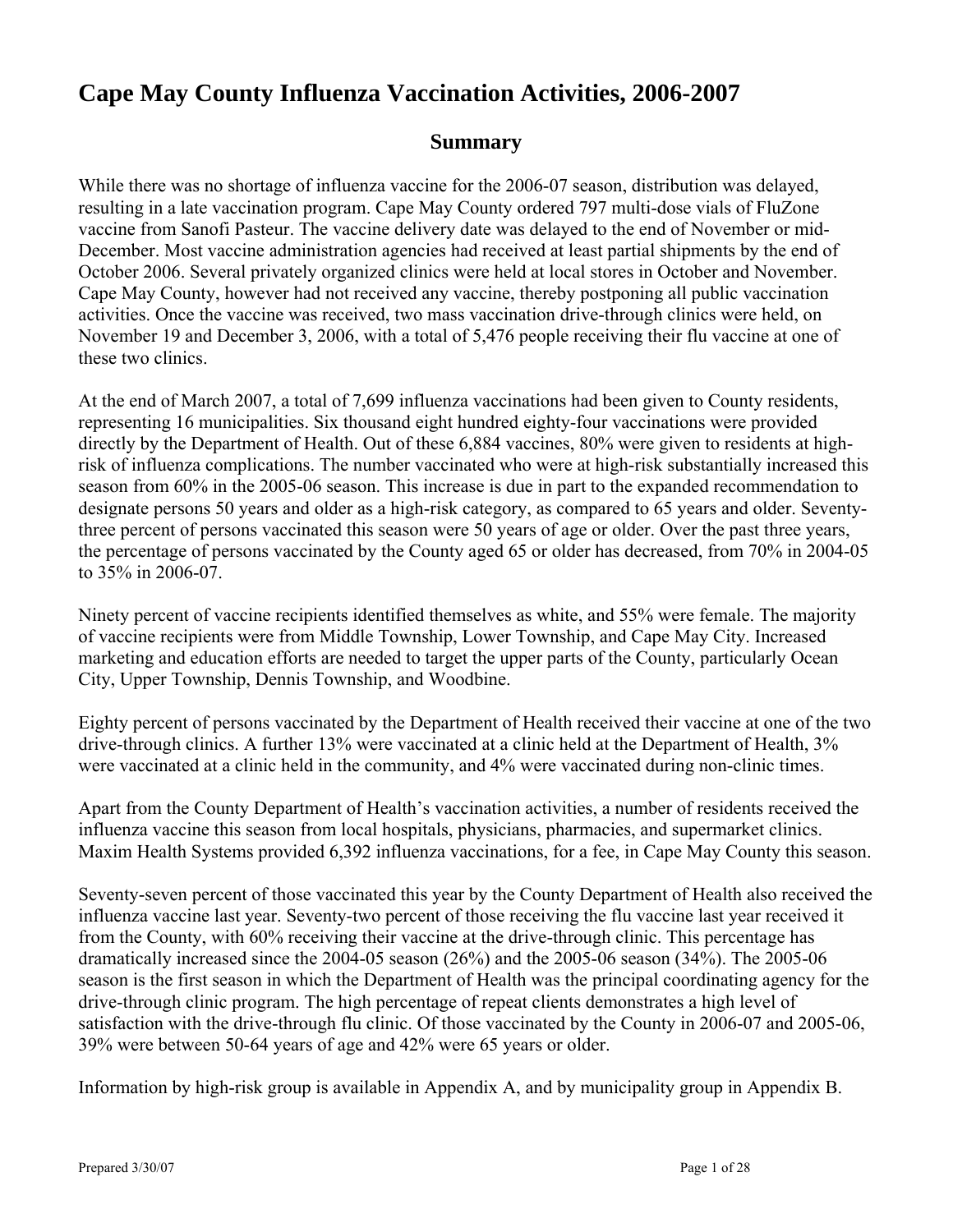#### **Program Overview**

While there was no shortage of influenza vaccine for the 2006-07 season, distribution was delayed, resulting in a late vaccination program. Cape May County ordered 797 multi-dose vials of FluZone from Sanofi Pasteur. The vaccine delivery date was delayed to the end of November or mid-December. Most vaccine administration agencies had received at least partial shipments by the end of October 2006. Several privately organized clinics were held at local stores in October and November. Cape May County, however had not received any vaccine, thereby postponing all public vaccination activities. Prolonged negotiations with Sanofi Pasteur resulted in the County receiving 7,970 single dose vials of influenza vaccine on November 2, 2006. The single dose vials were provided by Sanofi Pasteur at the cost agreed upon for the multi-dose vials. Once the vaccine was received, two mass vaccination drive-through clinics were held, on November 19 and December 3, 2006, with a total of 5,476 people receiving their flu vaccine at one of these two clinics.

An additional 1,173 people were vaccinated at one of 18 catch-up clinics or through sporadic appointments. Eleven clinics were held at the Department of Health:

- Five clinics to vaccinate children from 6 months of age to under 18 years  $(227)$ ;
- $\blacksquare$  Three community clinics (350);
- Two County employee clinics  $(271)$ ; and
- Clinic for Municipal Utility Authority (MUA) employees (20).

The Department of Health also informed municipalities, schools, and other interested groups that if they had 40 or more people interested in receiving the influenza vaccine, they could organize their own clinic and the Department of Health would administer the vaccinations. Seven groups responded and were provided a total of 235 influenza vaccinations by the Department of Health:

- Clinic for Cape May City  $(26)$
- Clinic for Lower Township schools (42)
- Clinic for Wildwood City  $(30)$
- Clinic for Middle Township schools (43)
- Clinic for Petersburg/Upper Township schools (31)
- Clinic for Atlantic Cape May Community College students and faculty (20)
- Clinic for Ocean City  $(43)$

While it was stated that a minimum of 40 persons was required, only 3 clinics had this number of people, with an overall mean of 34 persons vaccinated per clinic. These small clinics were not a cost effective way to provide influenza vaccinations.

A total of 815 doses were transferred to other organizations for them to administer, including:

- Crest Haven Nursing and Rehabilitation Center (130 doses)
- Bayada Nursing staff  $(10 \text{ doses})$
- Woodbine Developmental Center staff (100 doses)
- **Prosecutor and jail employees/inmates (200 doses)**
- Volunteers in Medicine staff and patients (150 doses)
- Burdette Tomlin Memorial Hospital patients (200 doses)
- County Vocational Technical School staff (25 doses)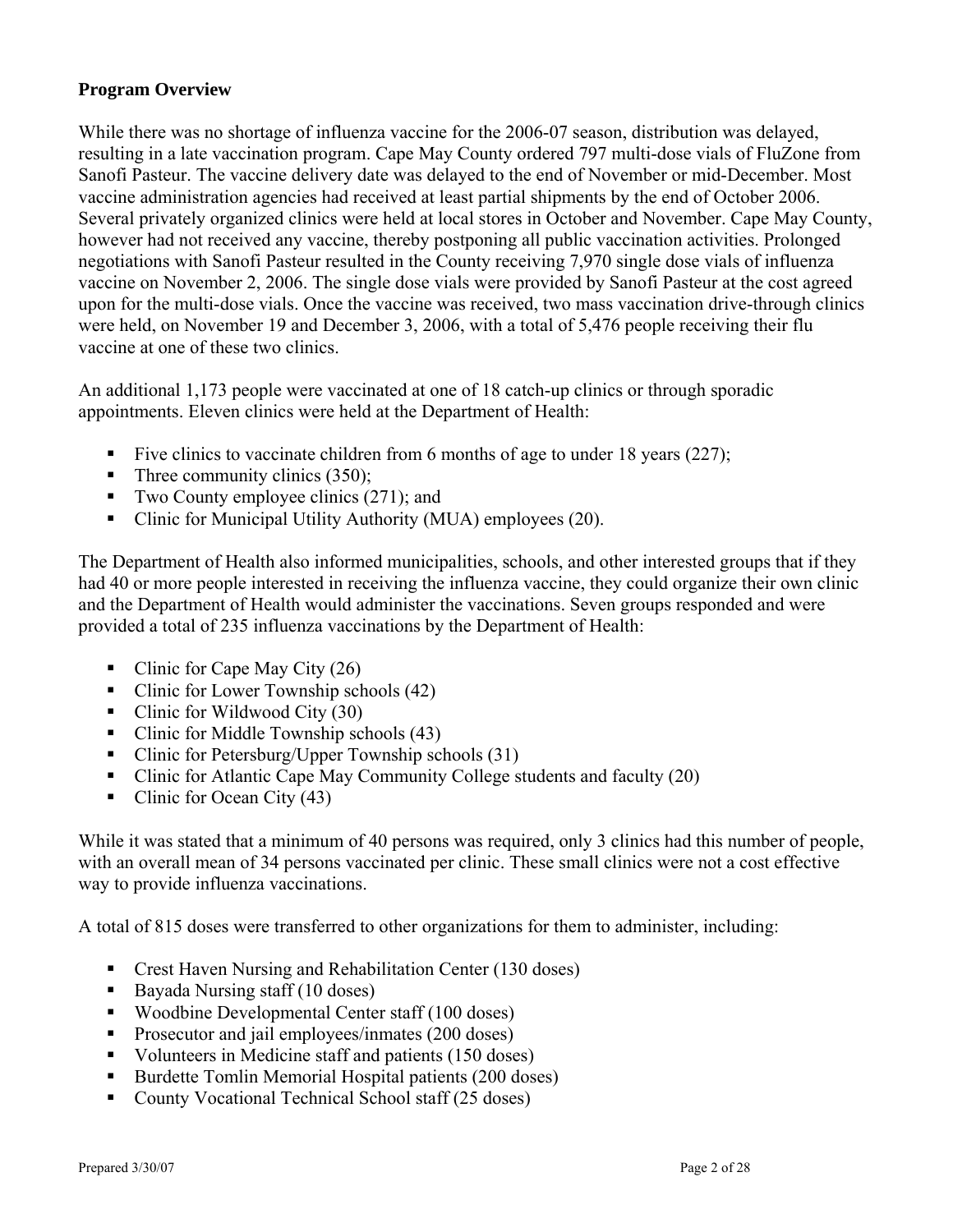At the end of March 2007, a total of 7,699 influenza vaccinations had been given to County residents, representing all 16 municipalities. Six thousand eight hundred eighty-four vaccinations were provided directly by the Department of Health<sup>1</sup>. Apart from the County Department of Health's vaccination activities, a number of residents received the influenza vaccine from local hospitals, physicians, pharmacies, and supermarket clinics. Maxim Health Systems provided 6,392 influenza vaccinations, for a fee, in Cape May County this season.

### **High-Risk Group Status**

The Advisory Committee on Immunization Practices (ACIP) recommended influenza vaccination for the following groups in 2006-07:

- Persons at high risk for influenza-related complications and severe disease, including
	- o Children aged 6-59 months,
	- o Pregnant women,
	- o Persons aged  $\geq 50$  years,
	- o Persons of any age with certain chronic medical conditions; and
- Persons who live with or care for persons at high risk, including
	- o Household contacts who have frequent contact with persons at high risk and who can transmit influenza to those persons at high risk, and
	- o Healthcare workers.

ACIP also recommended that children aged 6 months to <9 years of age who have not been previously vaccinated should receive a second dose of vaccine  $\geq 1$  month after the initial dose.

Out of 6,884 vaccine doses administered by the Department of Health to the public, 5,513 (80%) were given to residents considered to be at "high-risk of influenza complications", as defined by ACIP. The percentage of high-risk residents vaccinated by the Department of Health in 2006-07 is significantly higher than in the 2005-06 season<sup>2</sup>. The increase in high-risk patients is due, in part, to ACIP's expanded recommendation to designate persons 50 years and older as a high-risk group, as compared to 65 years and older.







 $1271$  doses (3.4%) of vaccine were wasted and/or not used and ultimately destroyed.

<sup>2</sup> High-risk groups are defined by CDC/ACIP each season. During 2004-05, vaccine was prioritized to target high-risk groups.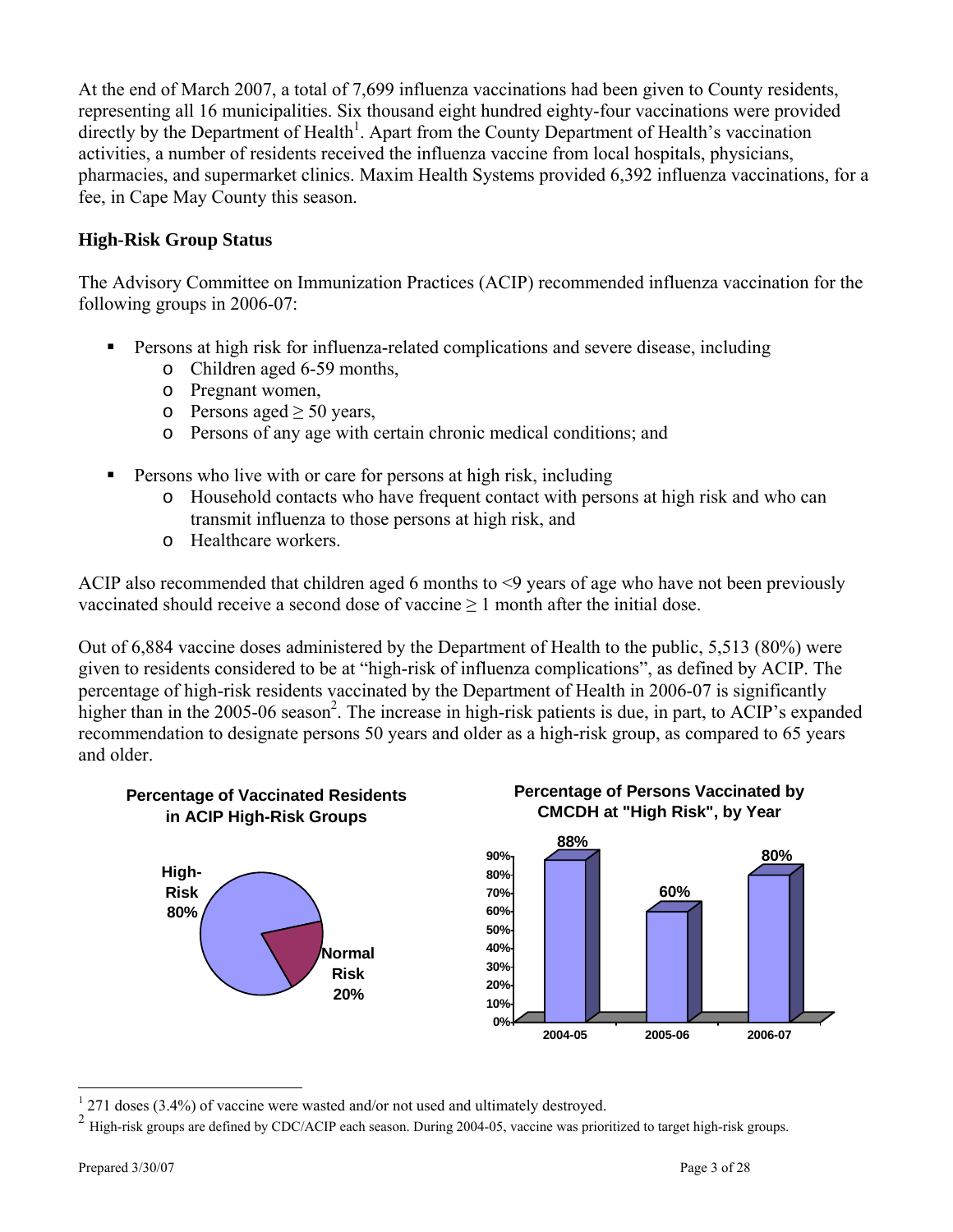Of those persons at high-risk (n=5,513):

- $\blacksquare$  5,009 were 50 years of age or older,
- 1,185 had a chronic health condition,
- 508 were household contacts or caregivers of persons at high risk,
- <sup>247</sup> were healthcare workers (including employees of long-term care facilities),
- 77 were children aged 6 to 59 months, and
- $\bullet$  20 were pregnant women<sup>3</sup>.





## **Demographics**

#### Age

The mean age of vaccine recipients was 57 years, ranging from less than 1 year to 99 years (62 records missing age). The highest number of vaccinations 2,616 (38%) was given to persons between 50 and 64 years of age, followed by 2,393 vaccinations (35%) given to persons aged 65 and older. Seventy-three percent of vaccinations were given to persons aged 50 and older. Nineteen out of 159 children (12%) aged 9 years or younger were given a repeat vaccination. Over the past three years, the percentage of persons aged 65 years and older has steadily decreased, from 70% in 2004-05 to 35% in 2006-07.



Prepared  $3/30/07$  Page 4 of 28 <sup>3</sup> Sums to greater than 5,513 owing to multiple high-risk categories for some residents.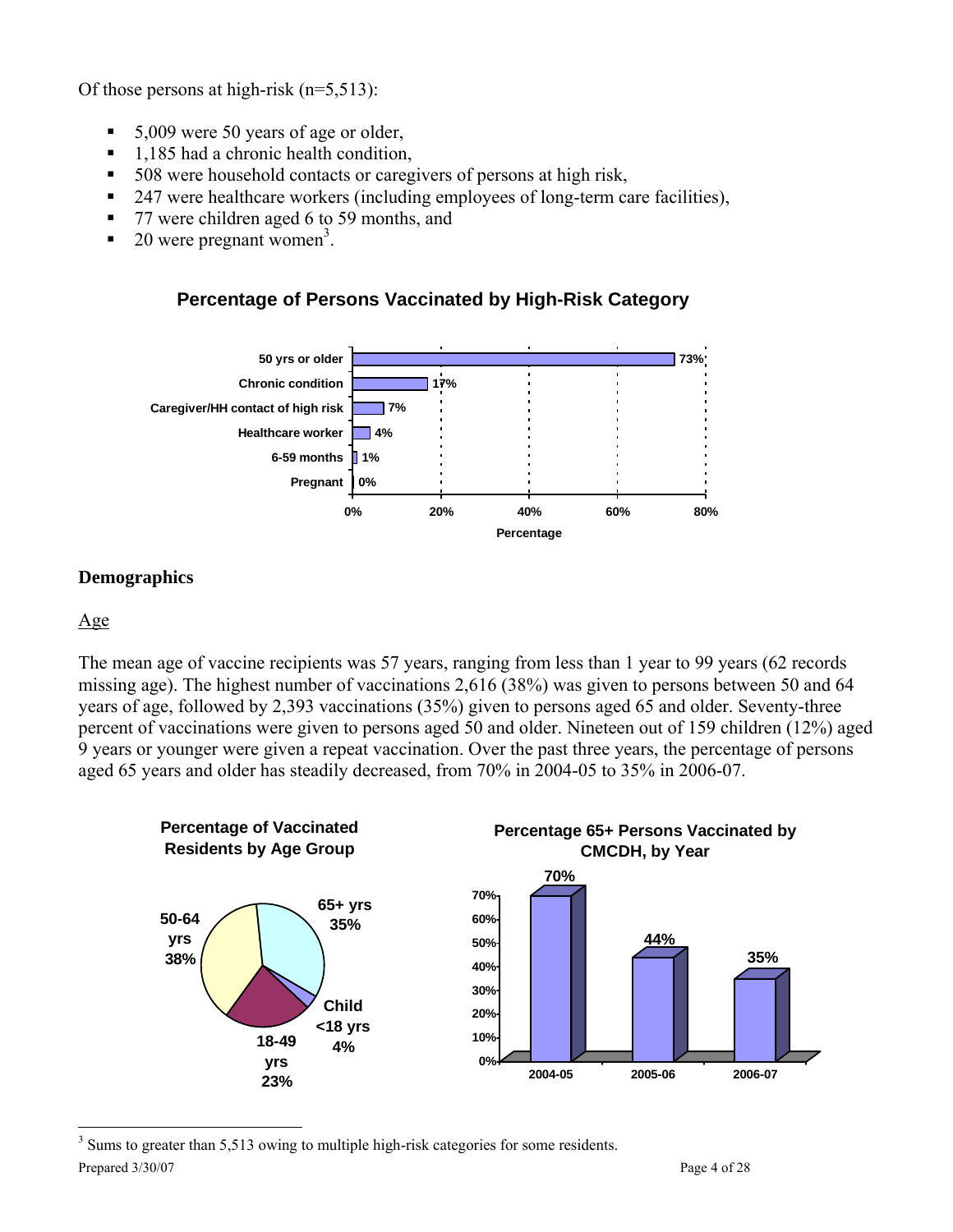

**Persons Vaccinated by Age Group and Year**

#### **Gender**

Three thousand one hundred twenty-six (45%) of those vaccinated were male, 3,758 (55%) were female.

# **Percentage of Vaccinated Residents by Gender**



#### Race

Out of a total of 6,884 vaccinations given by the Department of Health, 90% were white, 2% were black, 2% identified as other, and for 6% race was unknown or missing.

## **Percentage of Vaccinated Residents by Race**

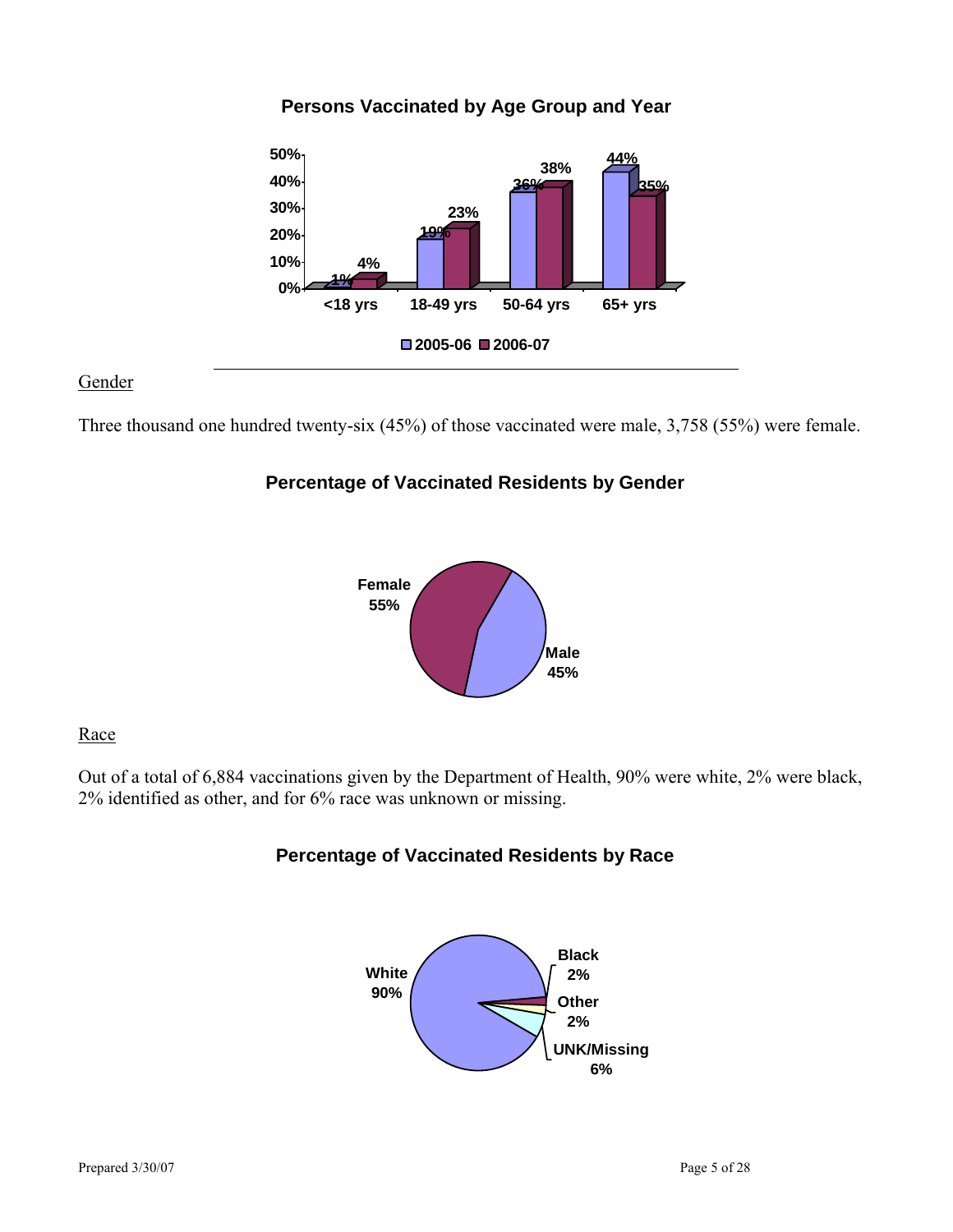### Residence

Residents were vaccinated from all 16 municipalities, with the highest number (1,642) living in Middle Township, followed by 1,391 from Lower Township and 781 from Cape May<sup>4</sup>. The vaccination rates (# persons vaccinated per 100 population), however, were highest in Cape May (19.36), followed by West Wildwood (16.07) and Cape May Point (15.77). The lowest vaccination rates were in Ocean City (1.99), Upper Township (2.55), and Dennis Township (4.24). Increased marketing and education efforts are needed to promote the County's flu vaccination program in the upper part of the County.

Information on age, gender, race, and municipality by high-risk group is included in Appendix A. Specific information on age, gender, race, and high-risk group by municipality is included in Appendix B.



## **Total Number of Residents Vaccinated by Municipality**





 $4$  There were 145 (2%) vaccines given to persons listing an out-of-county address on the patient registration form. Twenty-two persons did not list municipality.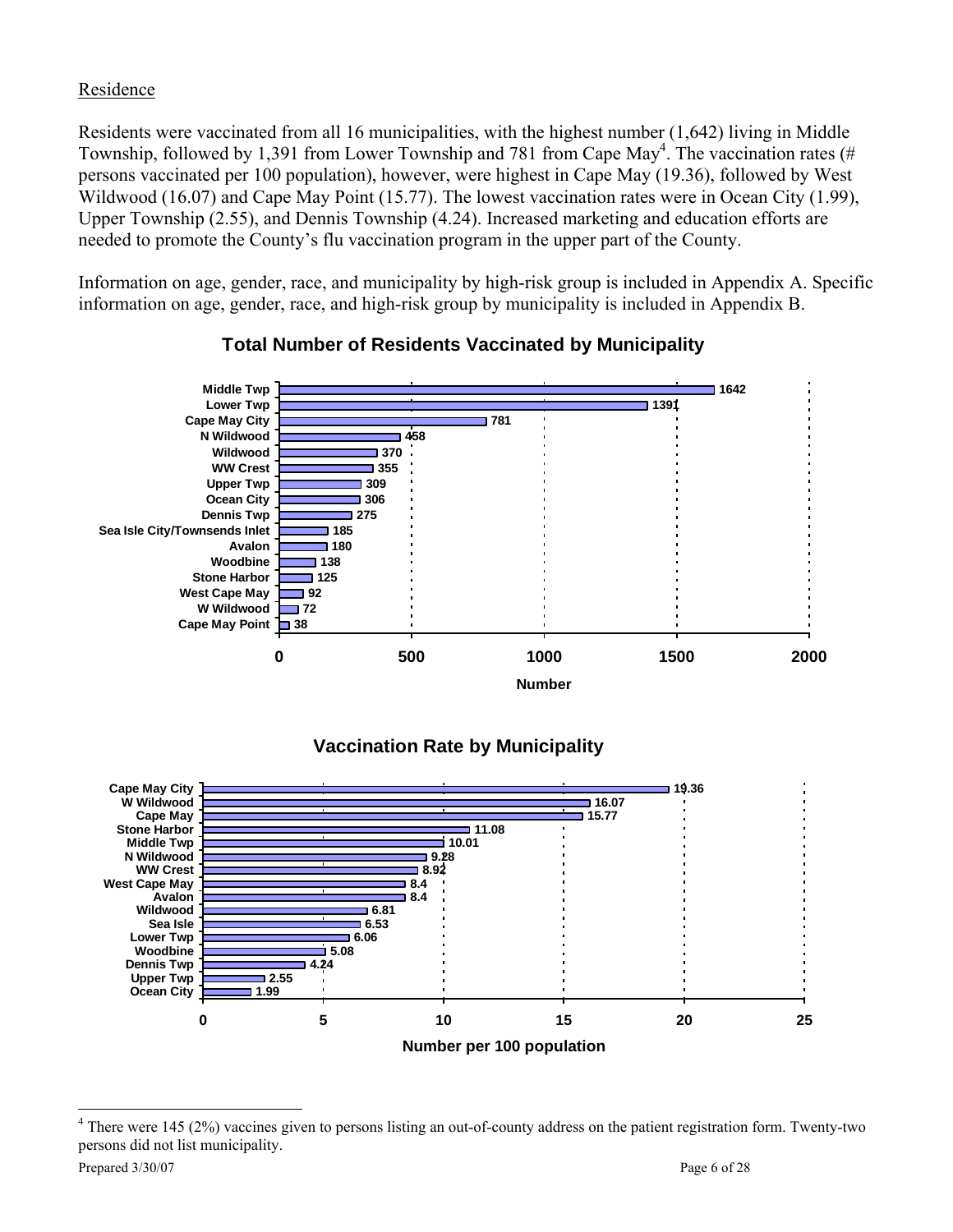There were 145 persons vaccinated who listed an Out of County address. Fifty-four percent were female, 50% were between the ages of 18-49. Fifty-six percent had a high risk condition.

# **Date of Vaccination**

Out of 6,884 vaccinations administered by the Department of Health, 5,476 (80%) were provided at one of the two drive-through flu clinics. Eight hundred sixty-eight vaccinations were provided at Health Department clinics, 235 were provided at clinics held at various community locations, and 305 were provided at other non-scheduled clinic times. The percentage of persons vaccinated at the drive-through clinic was less in 2006-07 (80%) than in 2005-06 (85%).



Note: For 2004-05, the Vo-Tech was used as the mass clinic strategy.

## **Clinical Information**

Patients were asked about allergies to eggs and latex<sup>5</sup>. Patients were also asked if they had experienced a previous adverse reaction to the vaccine, and if they had a fever on the day of vaccination. Three residents had an allergy to eggs and 36 residents had a latex allergy. Thirty-four residents (less than 1%) said they had experienced a previous adverse reaction to the vaccine and 3 persons had a fever on the day of vaccination. These individuals were referred to a healthcare worker for further medical evaluation prior to receiving the influenza vaccine.

## **Vaccination History**

Five thousand two hundred ninety-six (77%) of those vaccinated this year by the County had also received the influenza vaccine last year. Of these 5,296 persons, 2,037 (39%) were between 50-64 years, and 2,199 (42%) were 65 years or older.

Prepared  $3/30/07$  Page 7 of 28 <sup>5</sup> Since the 2006-07 vaccine was preservative-free, allergies to Thimerosal were not ascertained.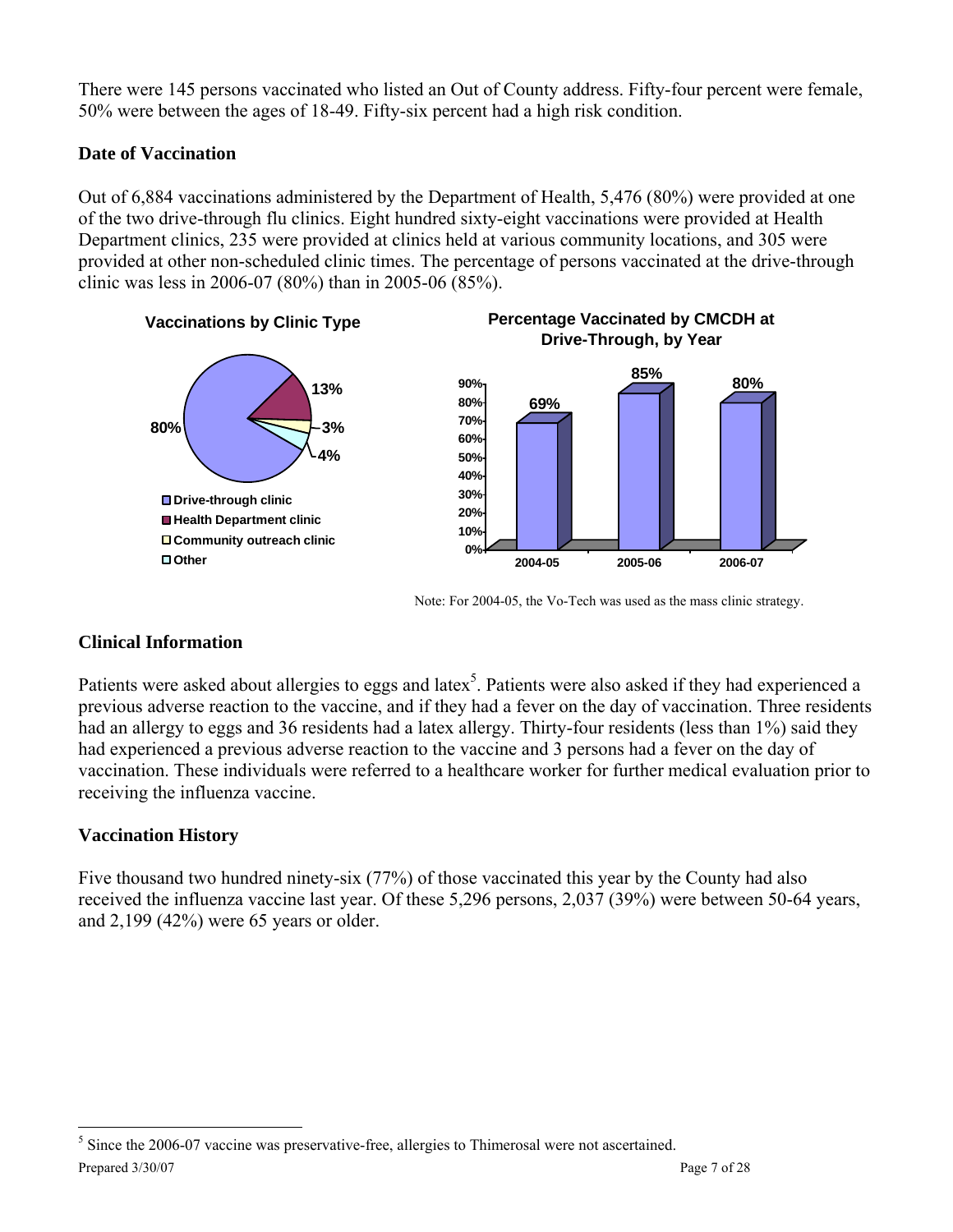

Five thousand sixteen residents out of 5,296 (95%) who received the vaccine last year specified where they received it. Responses were compiled into the following categories:

- Physician
- Drive-through flu clinic
- County clinic (non drive through)
- Supermarket or pharmacy
- Other type of clinic
- **Hospital**
- **Employer**
- Other/Unknown

Seventy-two percent of those receiving the flu vaccine last year received it from the County, with 60% receiving their vaccine at the drive-through clinic. This percentage has dramatically increased since the 2004-05 season (26%) and the 2005-05 season (34%). The 2005-06 season is the first season in which the Department of Health was the principal coordinating agency for the drive-through clinic program. The high percentage of repeat clients demonstrates a high level of satisfaction with the drive-through flu clinic.





- **Physician**
- **Drive-Through Clinic**
- **County other clinic**
- **Hospital**
- **Supermarket/Pharmacy**
- ■Clinic Other
- **Employer**
- **Other**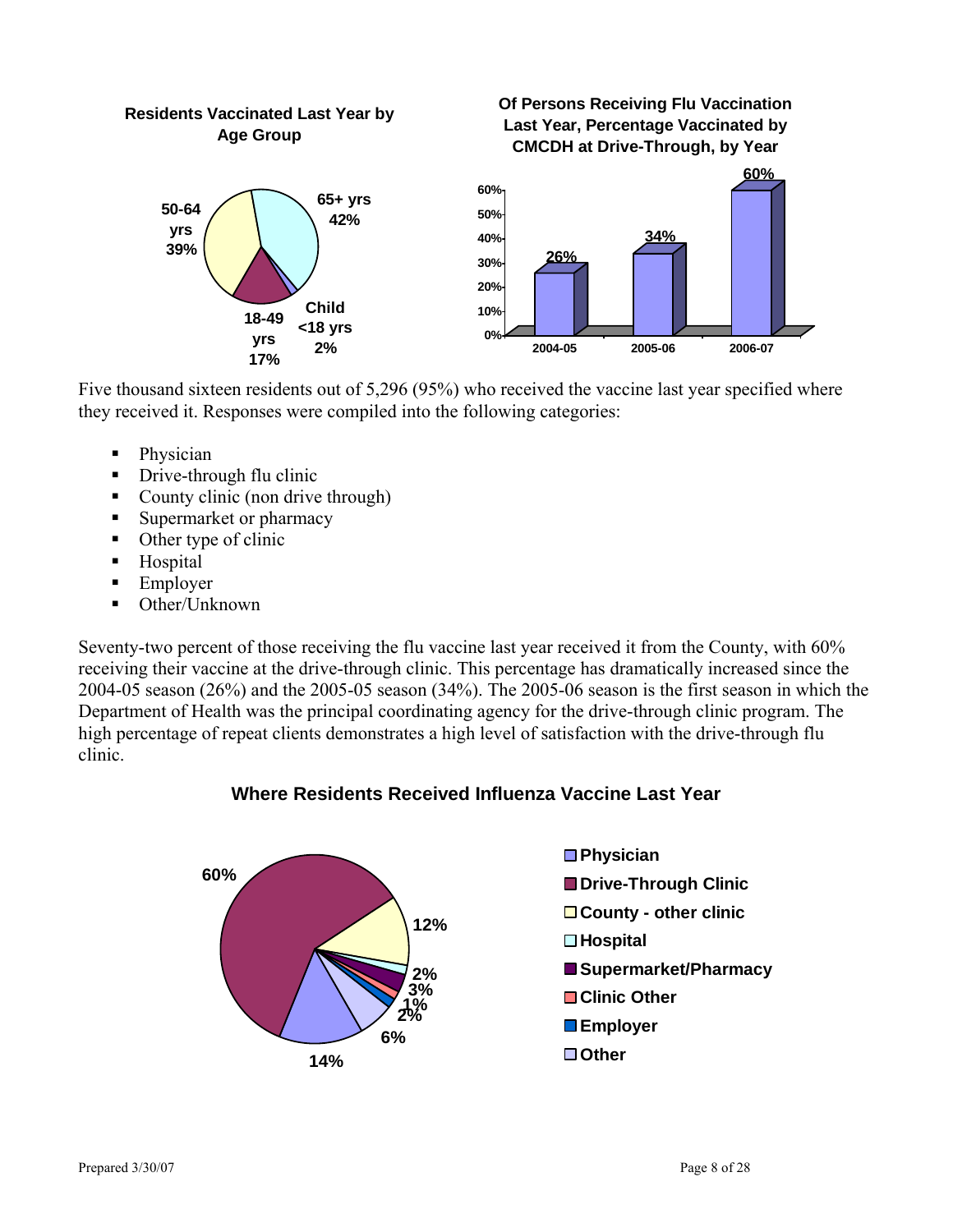By age group, most children received last year's vaccine from their physician. In the three adult age groups, the majority who received their flu vaccine last year received it at the drive-through clinic, another County clinic, or their physician.



**Location of Last Year's Vaccine, by Age Group**

### **Program Marketing**

The Cape May County Department of Health's marketing plan for the 2006-07 season included several strategies to promote the drive-through flu clinics and catch-up clinics. Particularly for the drive-through clinics, it is critical that residents bring completed consent forms with them to the clinic, rather than obtaining and completing forms onsite. Having completed consent forms in advance improves traffic flow and the efficiency of the drive-through flu clinic. In addition, people stopping to complete consent forms in their cars is a safety hazard that the Department of Health wants to prevent. As part of the marketing effort, consent forms were disseminated in advance of the drive-through clinics to the public in a variety of settings:

- Health Department lobby and clinics
- Health Department's website
- Advertising in the Atlantic City Press and Herald newspapers
- All County Post Office branches (hard copies)
- All County Pharmacies (hard copies)
- Burdette Tomlin Memorial Hospital outpatient clinics (hard copies)
- Healthcare community, including all physician practices, community clinics, and hospitals (via LINCS)
- Special needs groups, including County Departments of Aging and Social Services, US Coast Guard, County and Municipal senior centers, assisted living facilities, ARC, senior residences, Puerto Rican Action Committee (via LINCS)

Of the 5,476 persons receiving their influenza vaccination at one of the two drive-through clinics, 4,257 (78%) brought a completed consent form with them. The remaining 1,219 (22%) received and completed a consent form when they arrived at the drive-through clinic. This percentage is lower than the 83% of advance consent forms in 2005-06.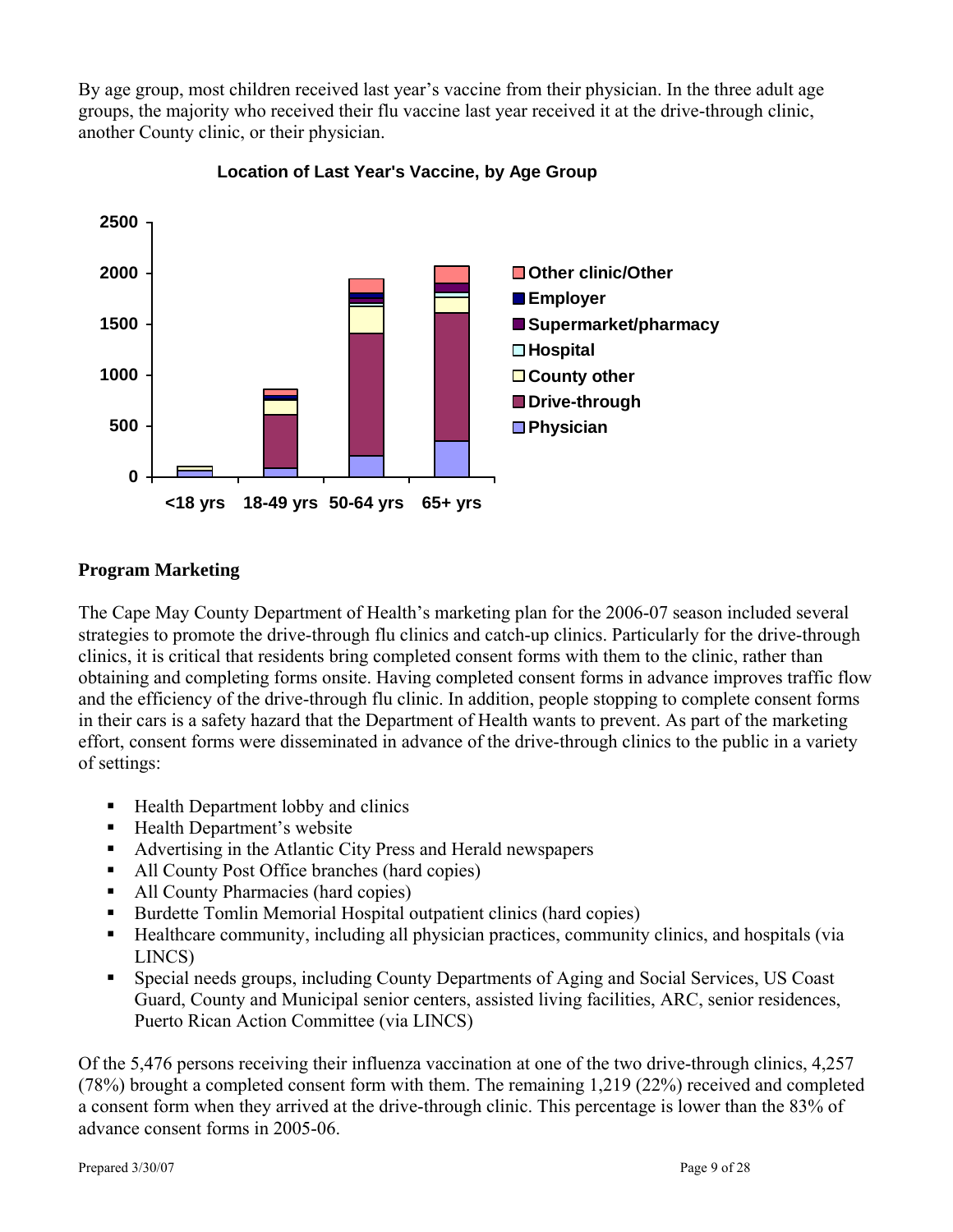

Note: Drive-through clinics not utilized in 2004-05.

Of those that did bring a completed consent form, the majority obtained their forms from newspaper advertisements in the Herald (39%) and Atlantic City Press (21%) newspapers, followed by the County Department of Health's website (18%) and copies available at the Department of Health (10%).



# **Source of Advance Consent Forms, Drive-Through Clinics**

**Source of Advance Consent Forms (%), Drive-Through Clinics**

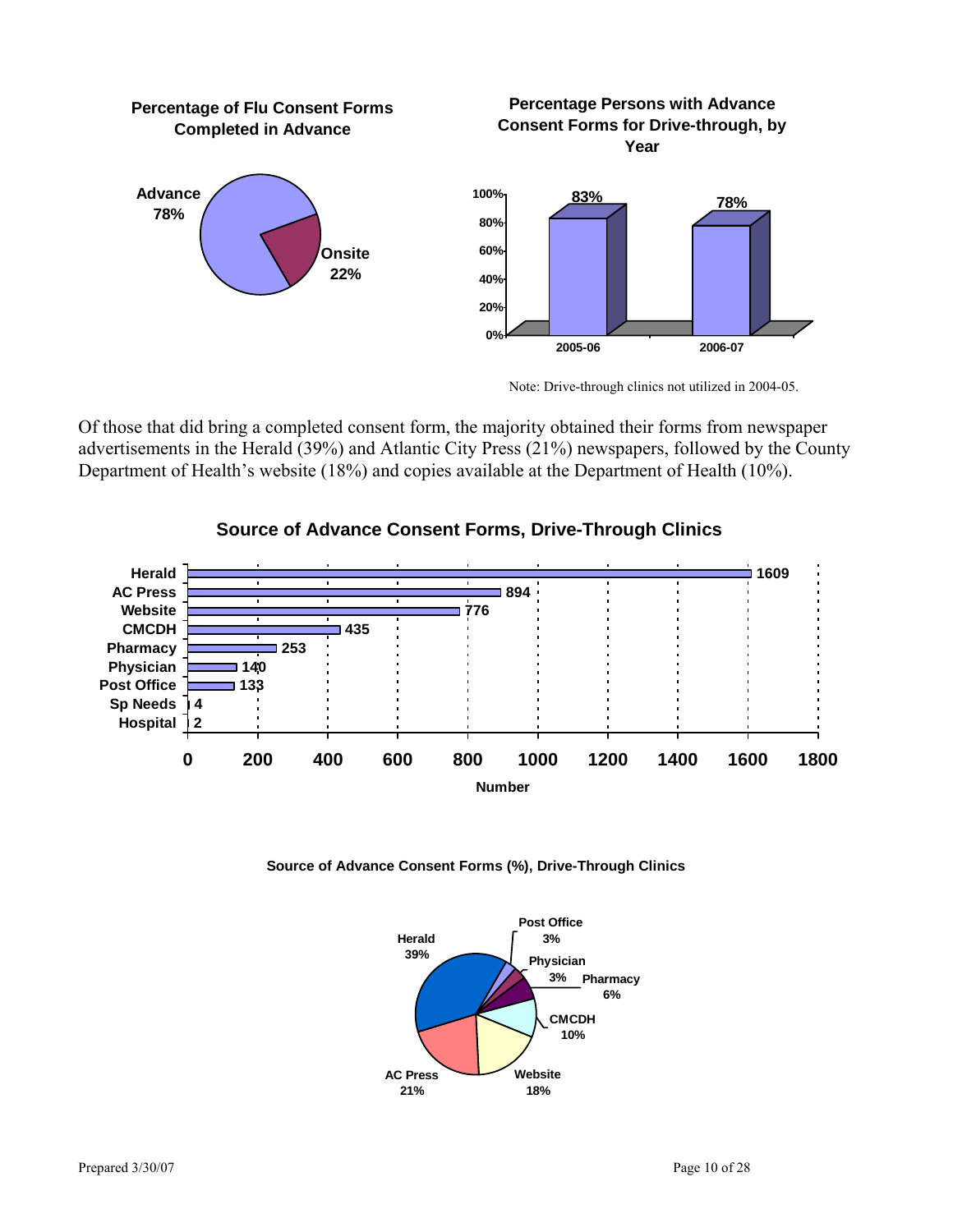The Atlantic City Press showed the greatest percentage increase in use in the 2006-07 season among the highest three sources of consent forms, from 15% in 2005-06 to 21% in 2006-07. A total of 60% of advance forms were brought from local newspapers. While only 3% of advance forms were provided to patients from their physicians, this percentage has slightly increased from 2% in the 2005-06 season. As physicians become more familiar with the County's vaccination program, they may provide increasing assistance in promoting the County's flu vaccination program with their patients. Post Offices provided only 3% of advance consent forms.



#### **Source of Advance Consent Forms by Category**

By age group, persons 65 years of age or older were mostly likely to bring a completed consent form (83%) with them to the drive-through clinic. In contrast, persons between 18-49 years of age were the least likely (66%).



#### **Percentage with Completed Consent Forms, by Age Group**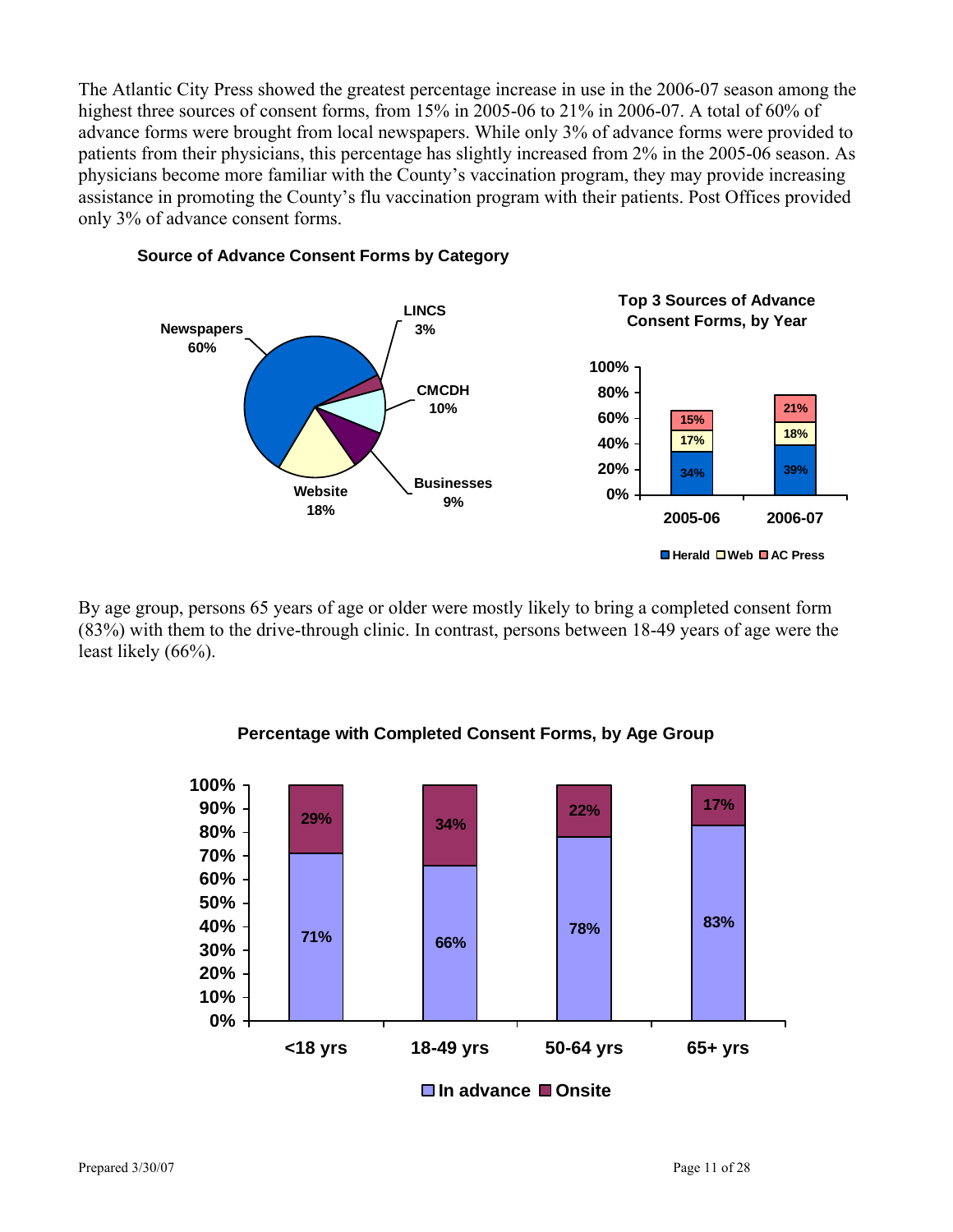Persons 65 years of age or older were most likely to bring a consent form from the newspapers, and were the group most likely to have brought a form from both the Herald and the Atlantic City Press. This age group had the lowest percentage use of forms from the Department of Health's website. In contrast, persons between 18-49 years were most likely to obtain their forms from the Department of Health, either in person or on the web<sup> $\delta$ </sup>.



**Source of Advance Consent Forms, by Age Group** 

**CMCDH Physician Post Office Pharmacy Website AC Press Herald**

Woodbine, Lower Township, and Sea Isle City had the largest percentage of advance consent forms, with Wildwood, West Cape May, Dennis Township, and Ocean City having the lowest percentages of advance consent forms.



# **Percentage Advance Consent Forms by Municipality**

**In advance Onsite**

<sup>&</sup>lt;sup>6</sup> The number of persons less than 18 years with advance consents forms at a drive-through clinic is too small to calculate reliable estimates.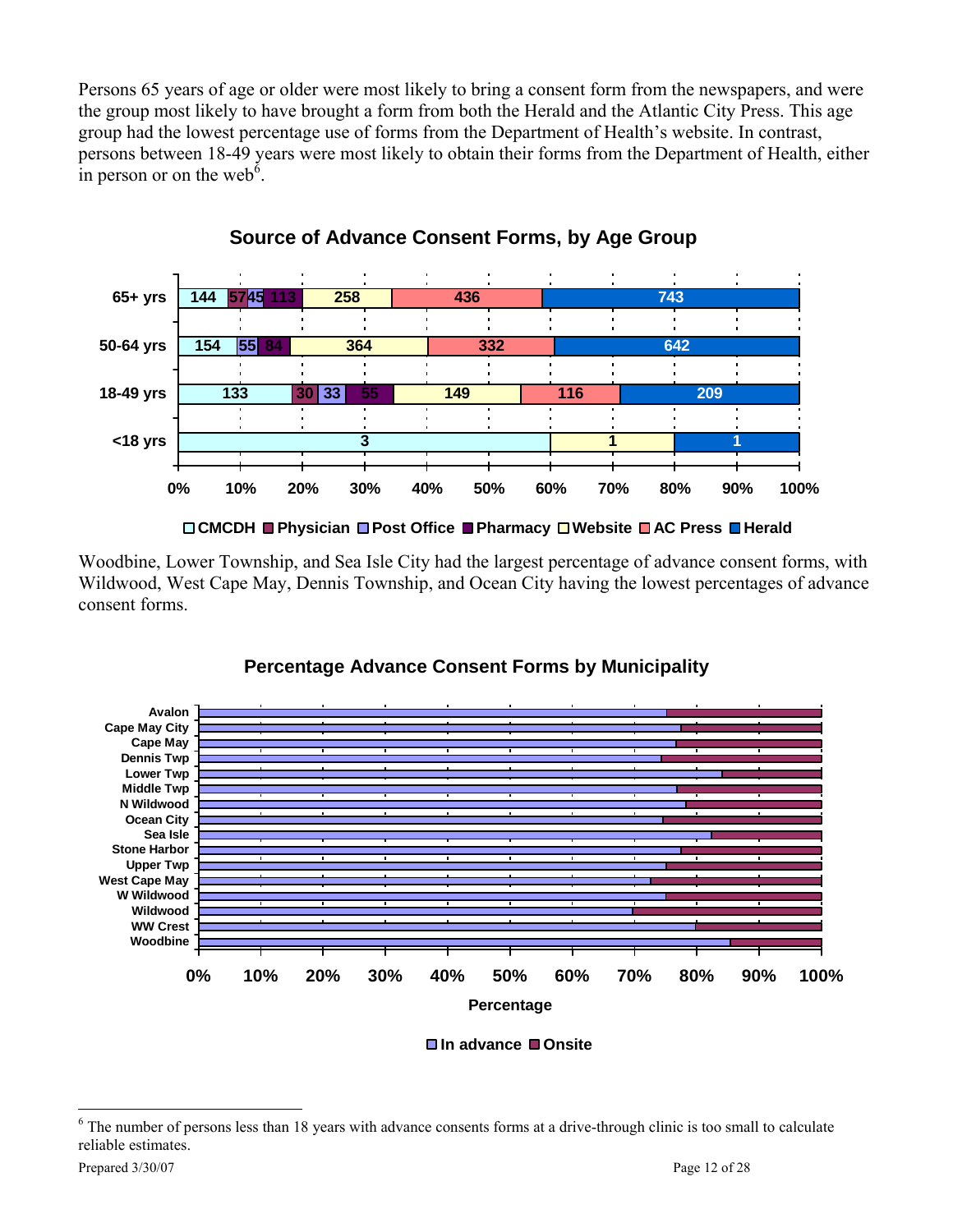The Herald was most often used in the Wildwoods and Avalon and least used in Ocean City, Upper Township, and Woodbine. The Atlantic City Press was used as a large percentage in Ocean City, Upper Township, Dennis Township, and Middle Township. The website was a large percentage source particularly in Ocean City.



#### **Source of Advance Consent Forms by Municipality**

#### **CMCDH Physician Post Office Pharmacy Website AC Press Herald**

Information on marketing efforts by specific drive-through clinic date is available in Appendix C.

Apart from the drive-through clinics, information was sent to the public through the press, and to various groups to promote children's-only clinics and the catch-up clinics. Information was sent via LINCS to:

- Daycare and preschool facilities
- Physicians
- **Hospitals**
- Parents via school superintendent
- **Emergency Medical Services**
- County Department of Aging
- County and Municipal senior centers
- **Municipal clerks**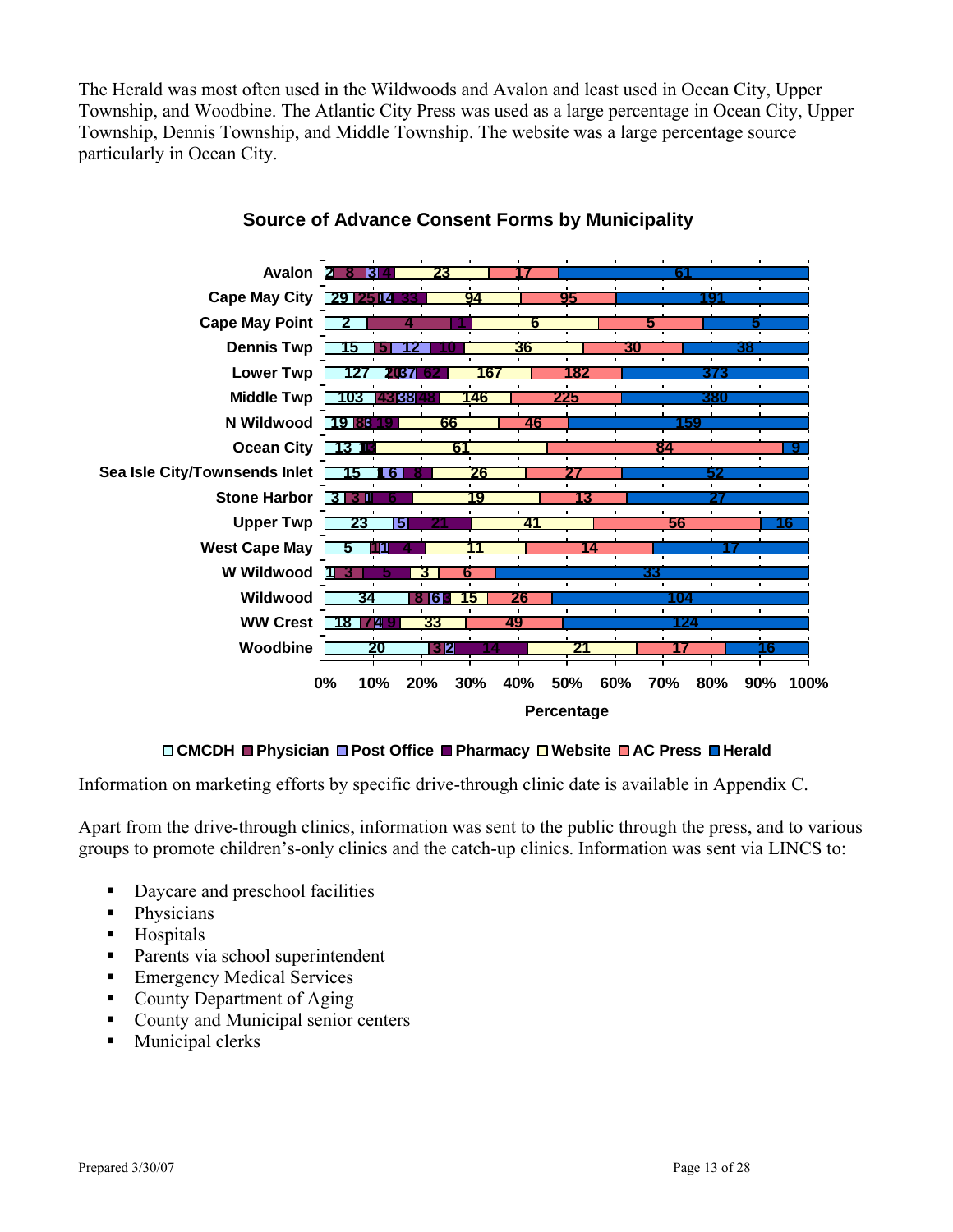# **Appendix A: Demographic Information by High-Risk Category**

#### **50 Years of Age and Older (n=5,009)**

Vaccinated persons aged 50 and older were slightly more likely to be white and less likely to be black. Other indicators were consistent.

Within 50-64 years, mean age is 58 years, range 50 to 64. Within 65+ years, mean age is 74 years, range 65 to 99.



**Persons 50 years or Older Vaccinated by Municipality**

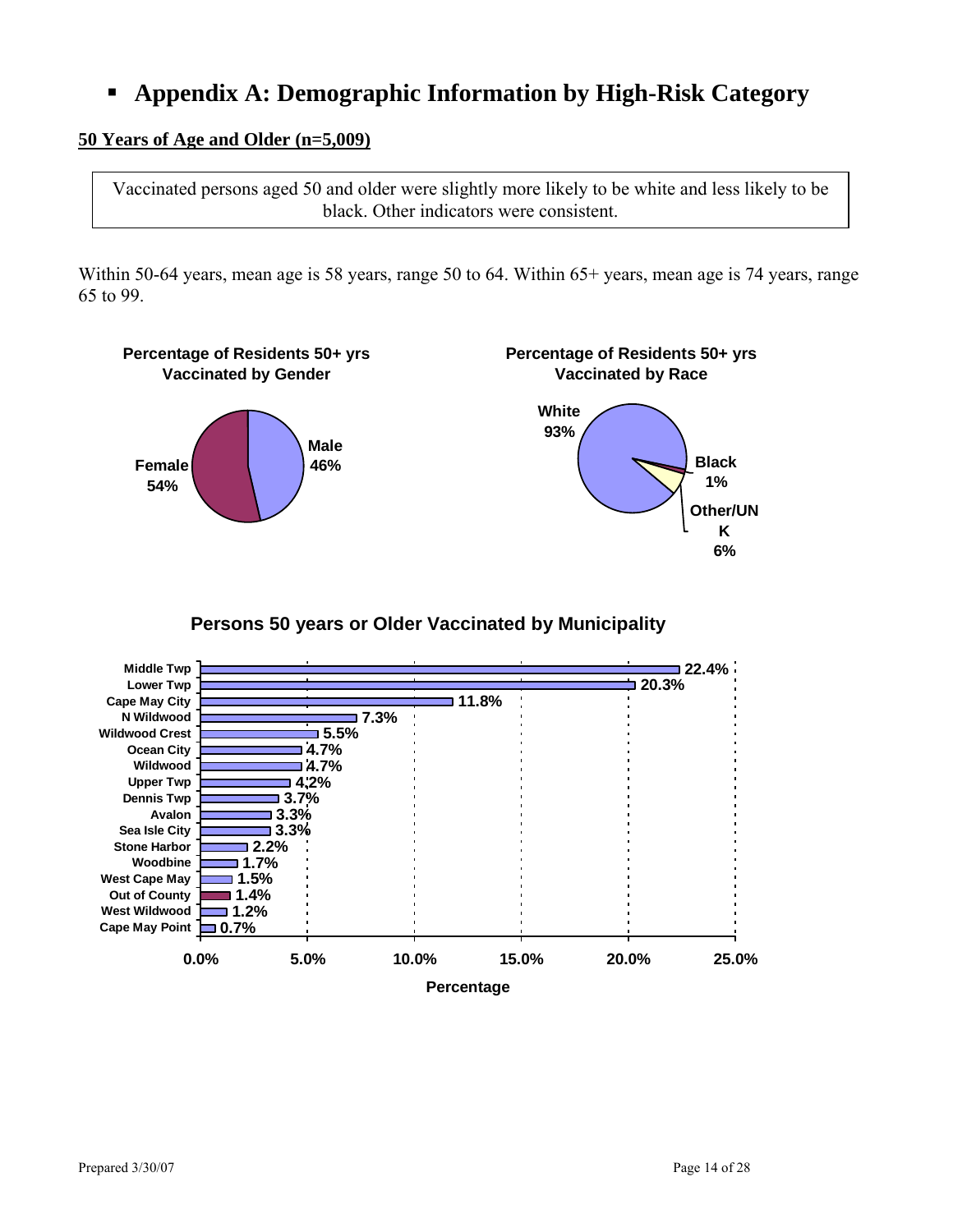#### **Children 6 to 59 months (n=77)**

Vaccinated children aged 6 to 59 months less likely to be white and more likely to be black or other (some Hispanic persons marked Other for race). This is consistent with the high percentage of Hispanic children seen at the Health Department's child health clinics. This group was also more likely to live in Wildwood. Gender was consistent.

**Percentage of Children <5 yrs Vaccinated by Gender Male Female 45% 55% Percentage of Children <5 yrs Vaccinated by Race White 67% Black 4% Other/UN K 29%**

**Children <5 yrs Vaccinated by Municipality**



Mean age is 2 years, range  $\leq 1$  year to 4.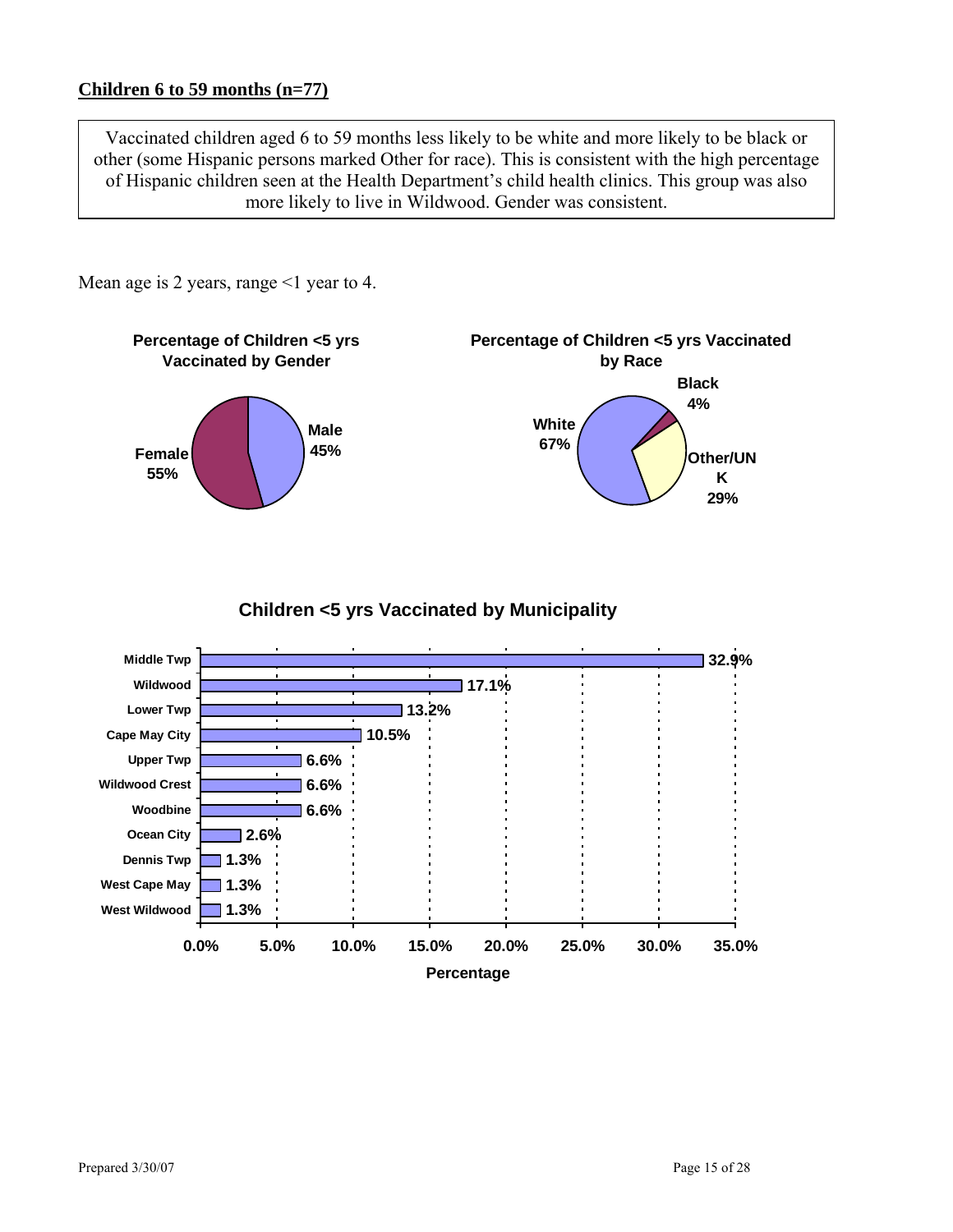#### **Persons with Chronic Health Conditions (n=1,185)**

Vaccinated persons with chronic health conditions were more likely to be 65 years or older and less likely to be between 18-49 years; slightly more likely to be white and live in Lower Township. Gender was consistent.







**5%**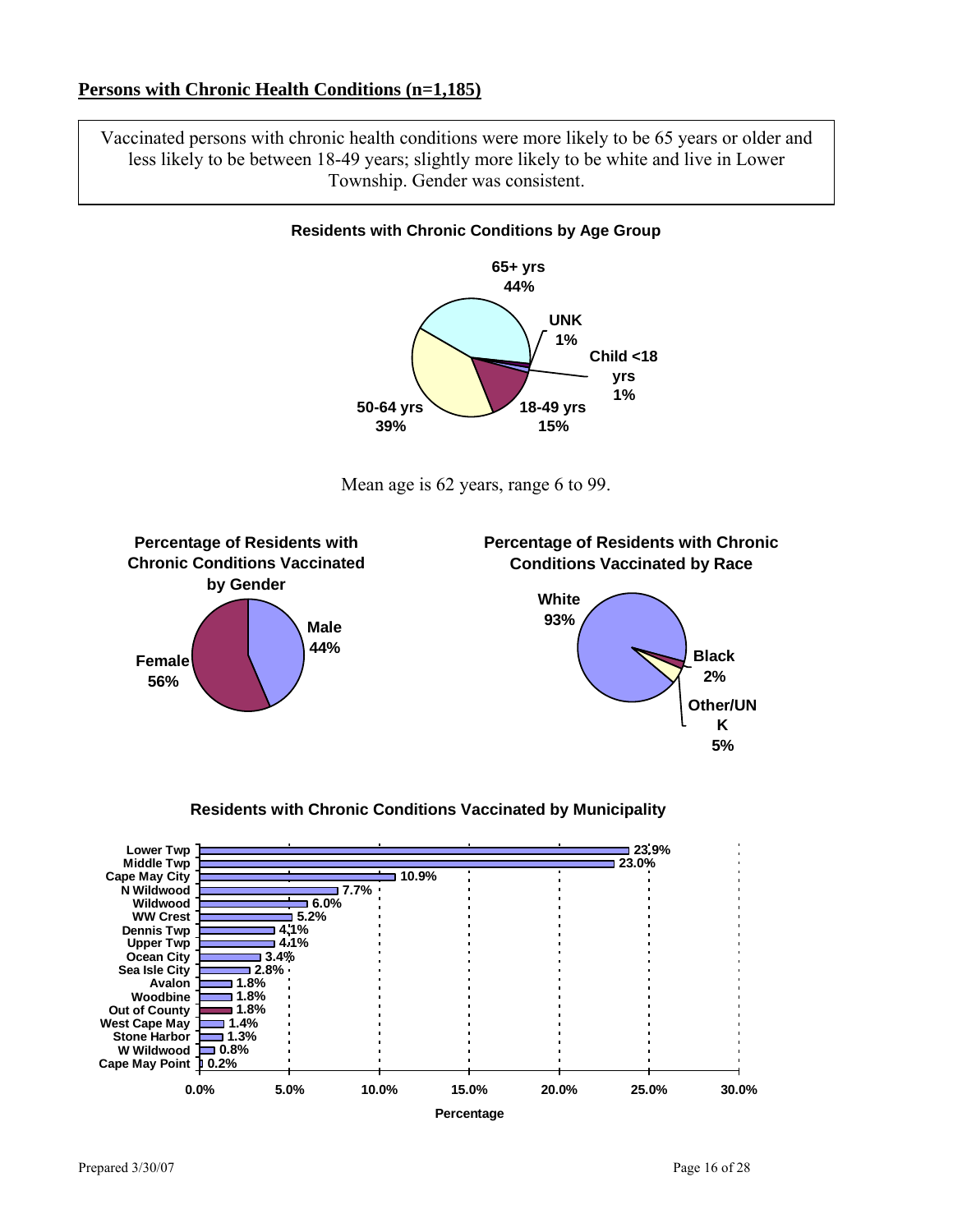#### **Healthcare Workers (Including Long-Term Care and Assisted Living Employees) (n=247)**

Vaccinated healthcare personnel were less likely to be 65 years or older and more likely to be between 18-49 years; more likely to be female; less likely to be white and more likely to be black. Residency was consistent.



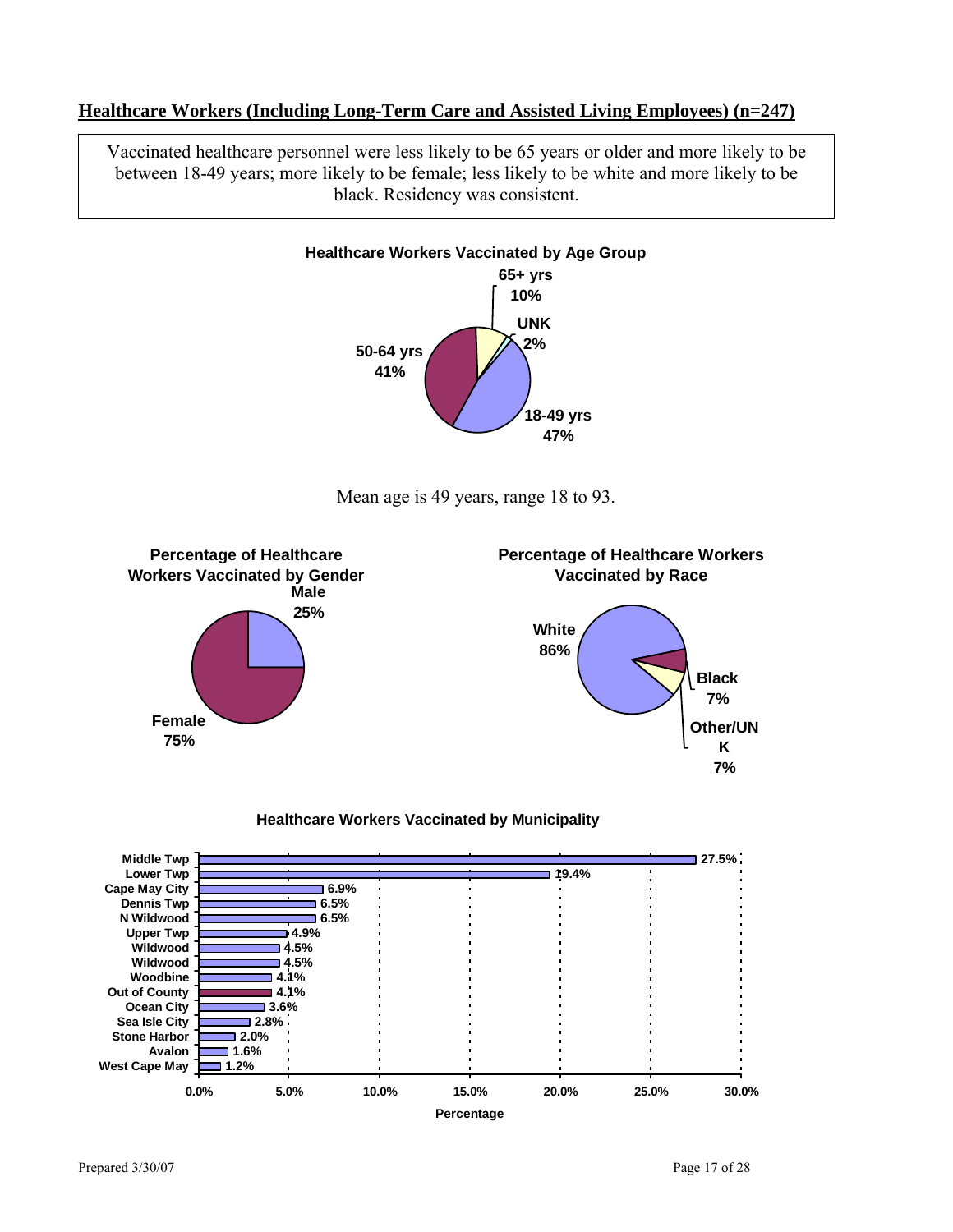#### **Pregnant Women (n=20)**

Vaccinated pregnant women were all between 18-49 years; none were black; and were more likely to live in Cape May City.



Mean age is 31 years, range 25 to 37.



### **Pregnant Women Vaccinated by Municipality**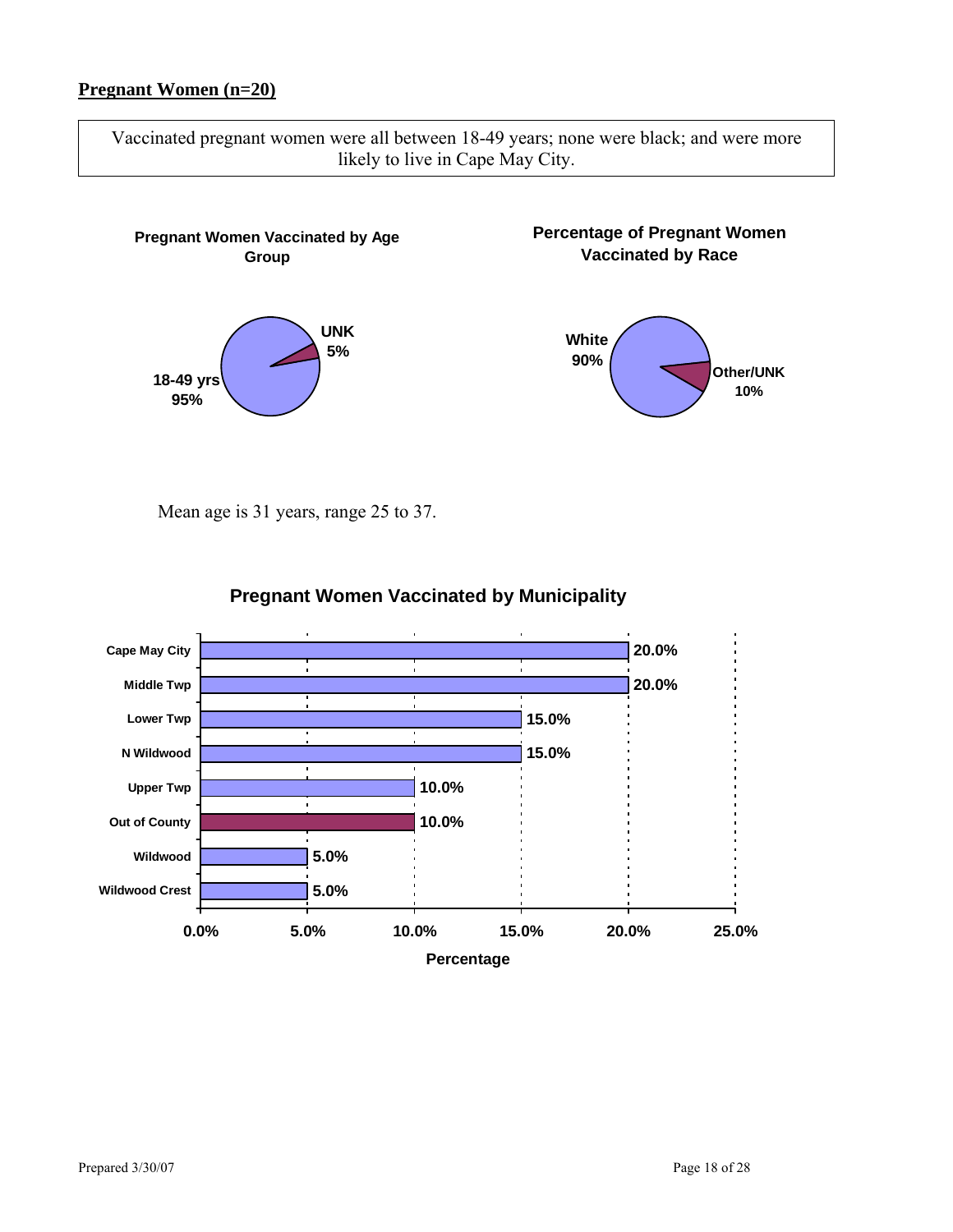#### **Household Contacts or Caregivers of Persons at High Risk for Influenza (n=508)**

Vaccinated persons who live with or care for persons at high risk were more likely to be between 18-64 years of age and less likely to be 65 years or older; more likely to be female; and slightly more likely to be white. Residency was consistent.

**HH Contacts/Caregivers Vaccinated by Age Group**









#### **Household Contacts/Caregivers Vaccinated by Municipality**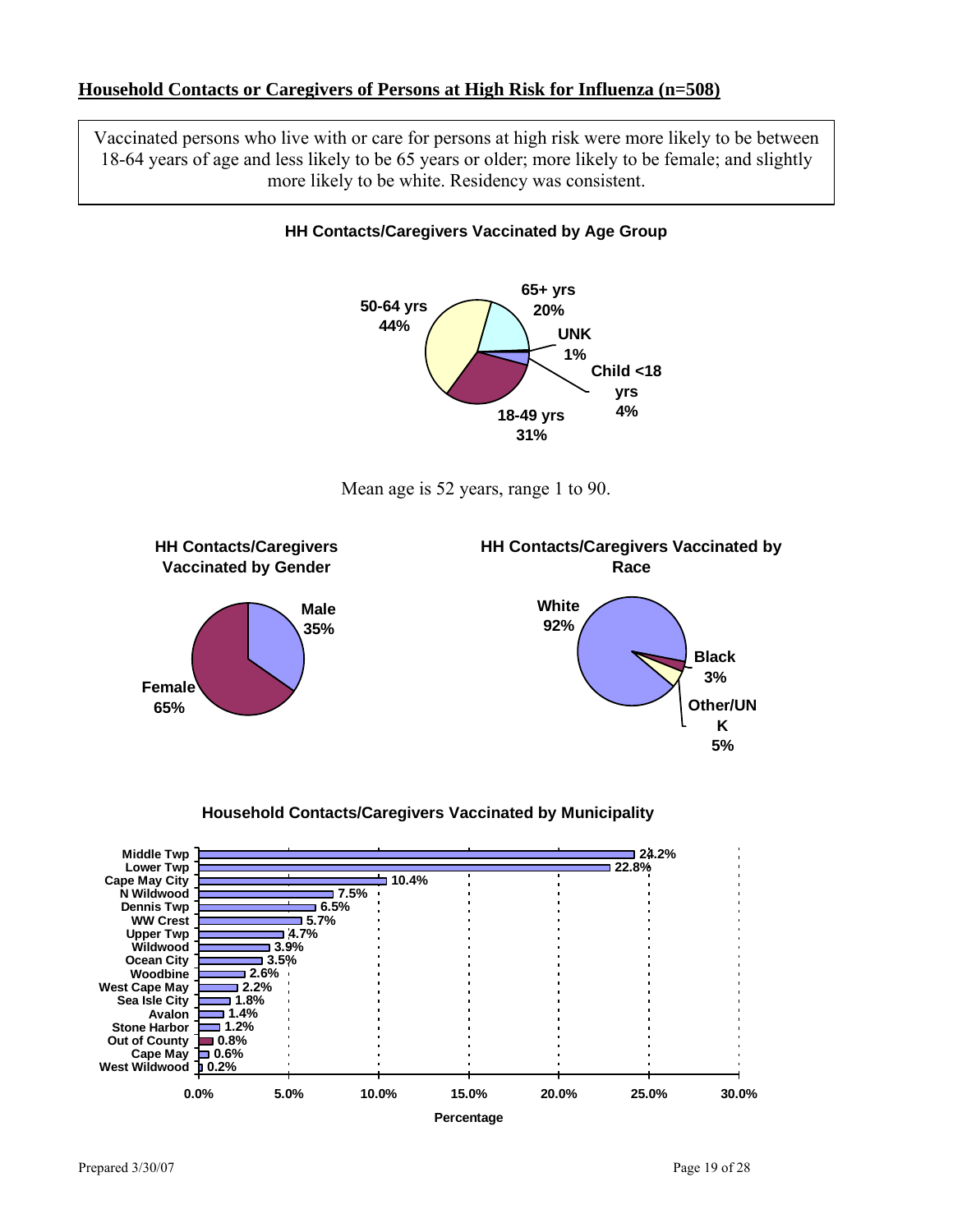# **Appendix B: Specific Information by Municipality7**

# **Barrier Islands (Avalon, Stone Harbor, Sea Isle City, n=490)**

Vaccinated persons living on the barrier islands were more likely to be 50 years or older and less likely to be less than 49 years; more likely to have a high-risk condition; slightly more likely to be white and less likely to be black. Gender was consistent.



Note: Sums to greater than 100% owing to multiple risk categories for some residents.

 7 Individual municipalities are combined into one of seven groups, as described on each page.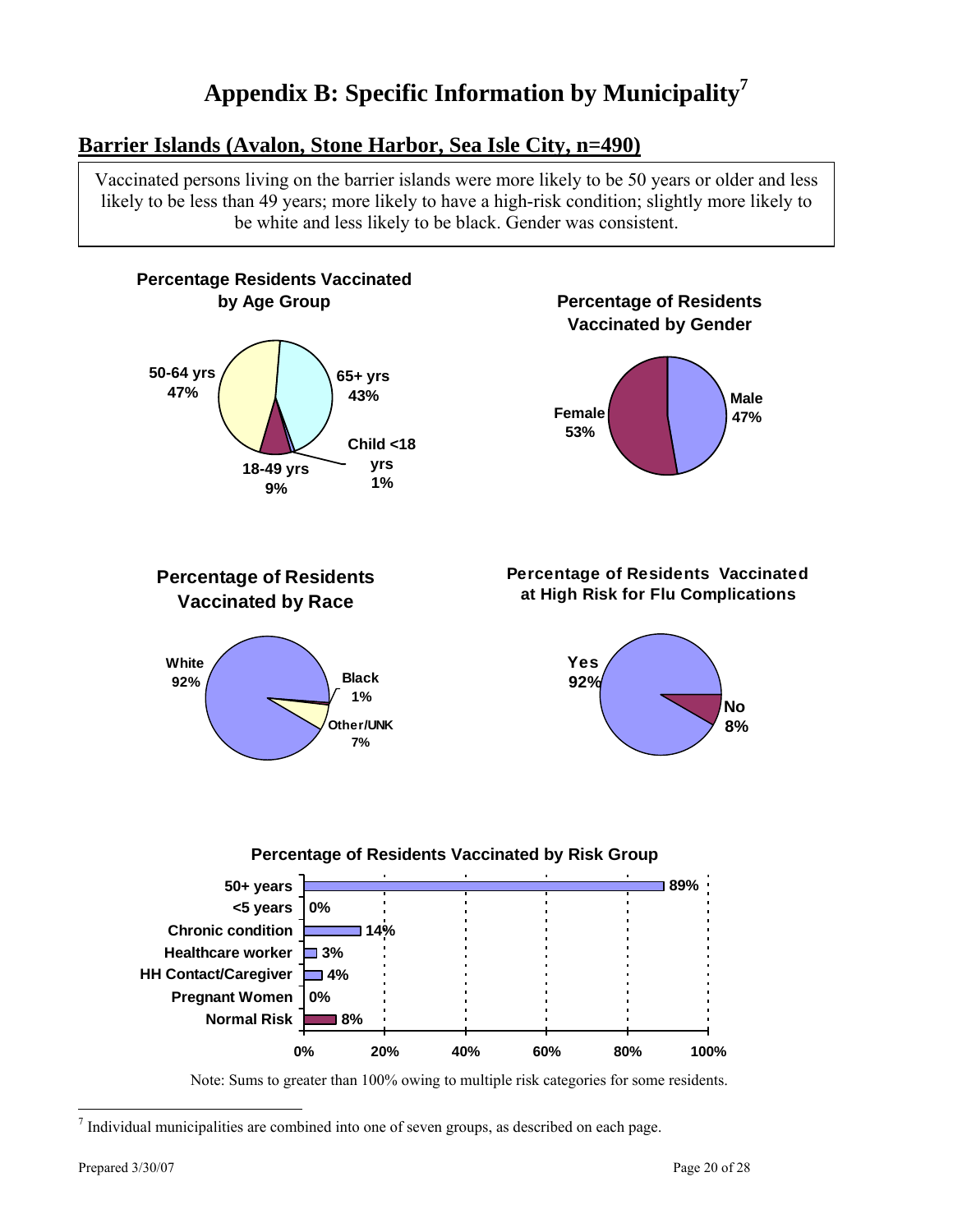# **Cape May (Cape May City, Cape May Point, West Cape May, n=911)**

Vaccinated persons living in the Cape May's were slightly more likely to be 65 years or older and were less likely to be between 18-49 years. Other indicators were consistent.

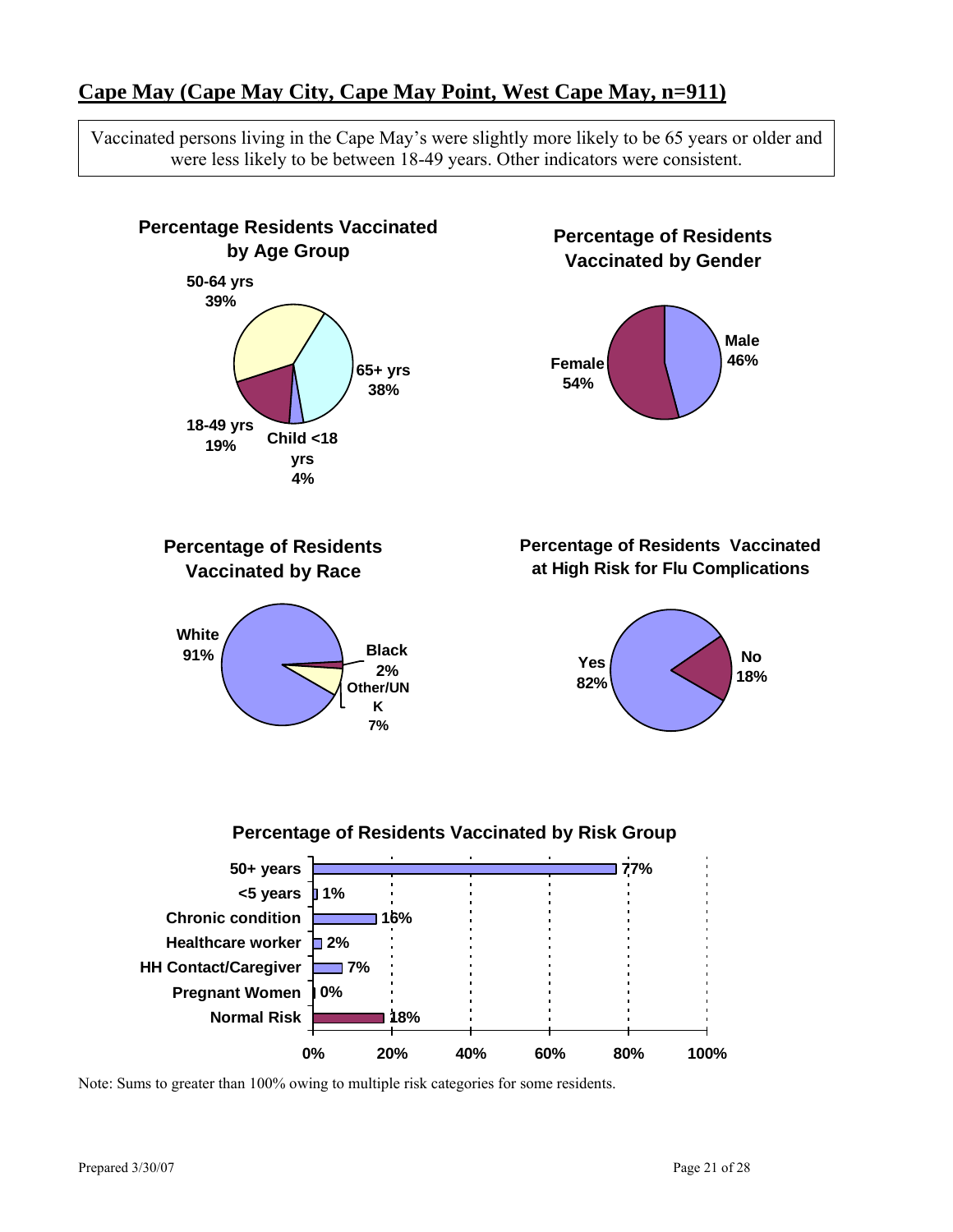# **Dennis/Middle Townships (n=1,917)**

Vaccinated persons living in Dennis/Middle Township were slightly less likely to have a highrisk condition; less likely to be 65 years or older and more likely to be between 18-49 years. Other indicators were consistent.

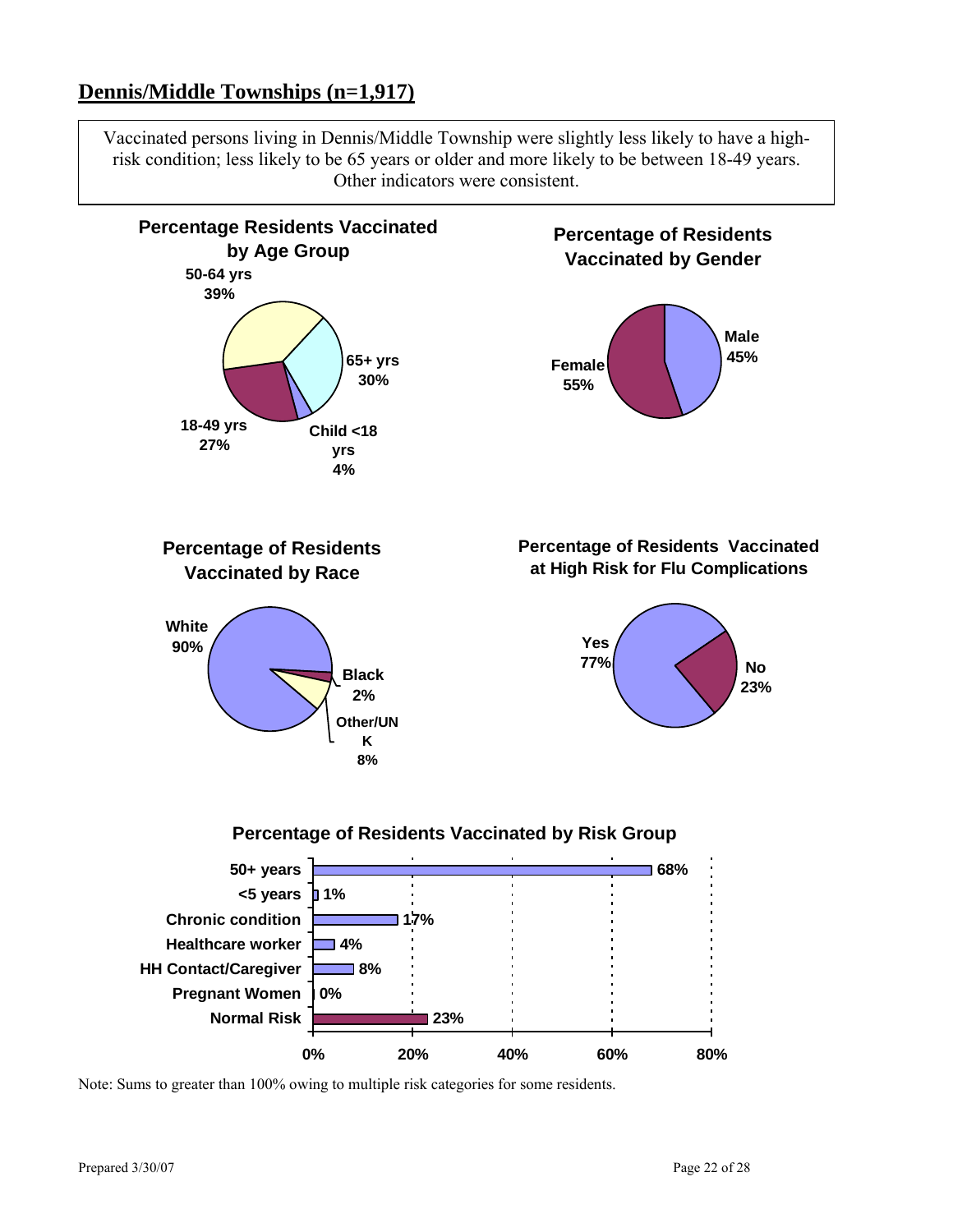# **Lower Township (n=1,391)**

Vaccinated persons living in Lower Township slightly more likely to be white and less likely to be black. Other indicators were consistent.

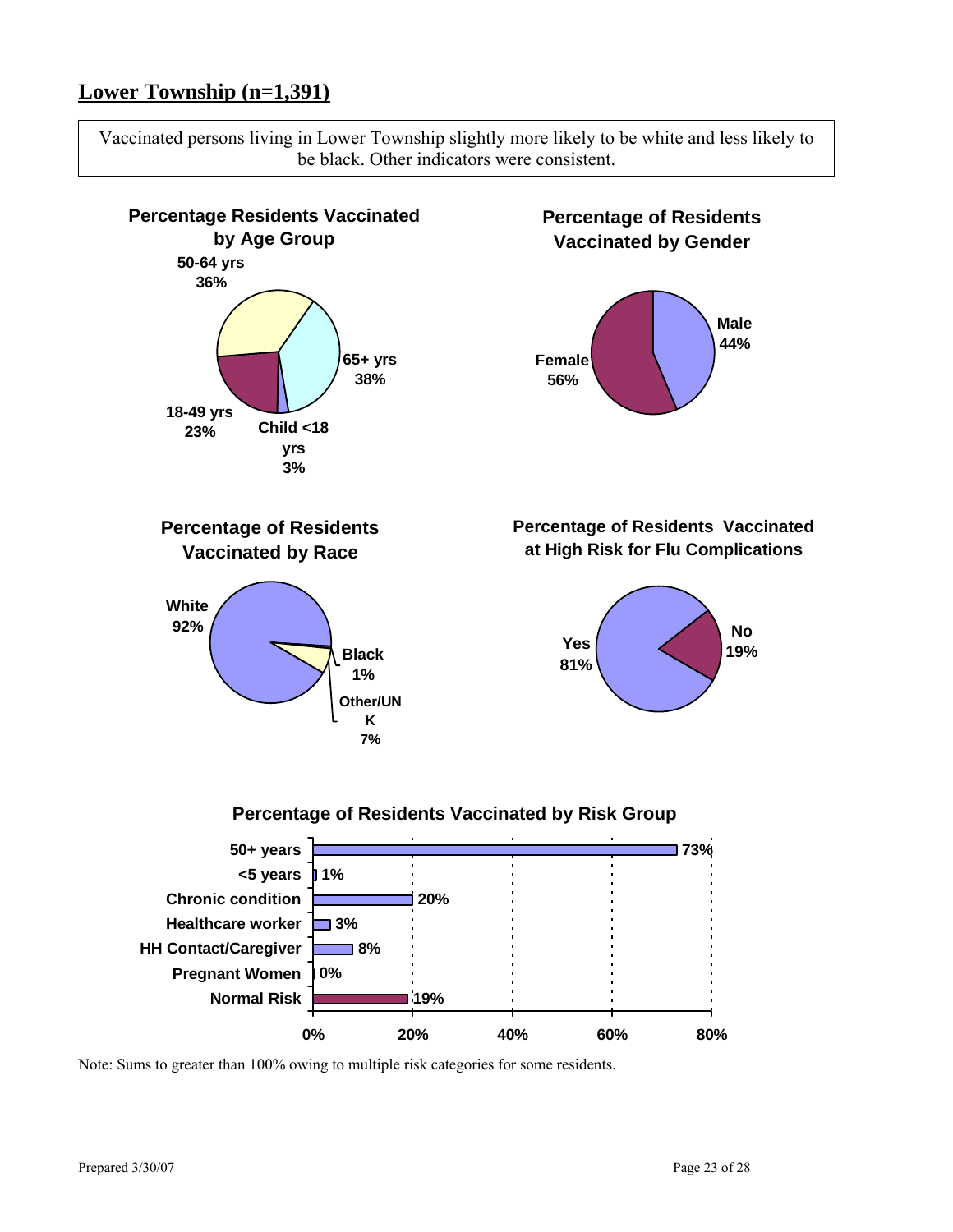# **Ocean City (n=306)**

Vaccinated persons living in Ocean City were slightly more likely to have a high risk condition; more likely to be between 50-64 years and less likely to be less than 50 or over 65 years of age; slightly more likely to be white. Gender was consistent.

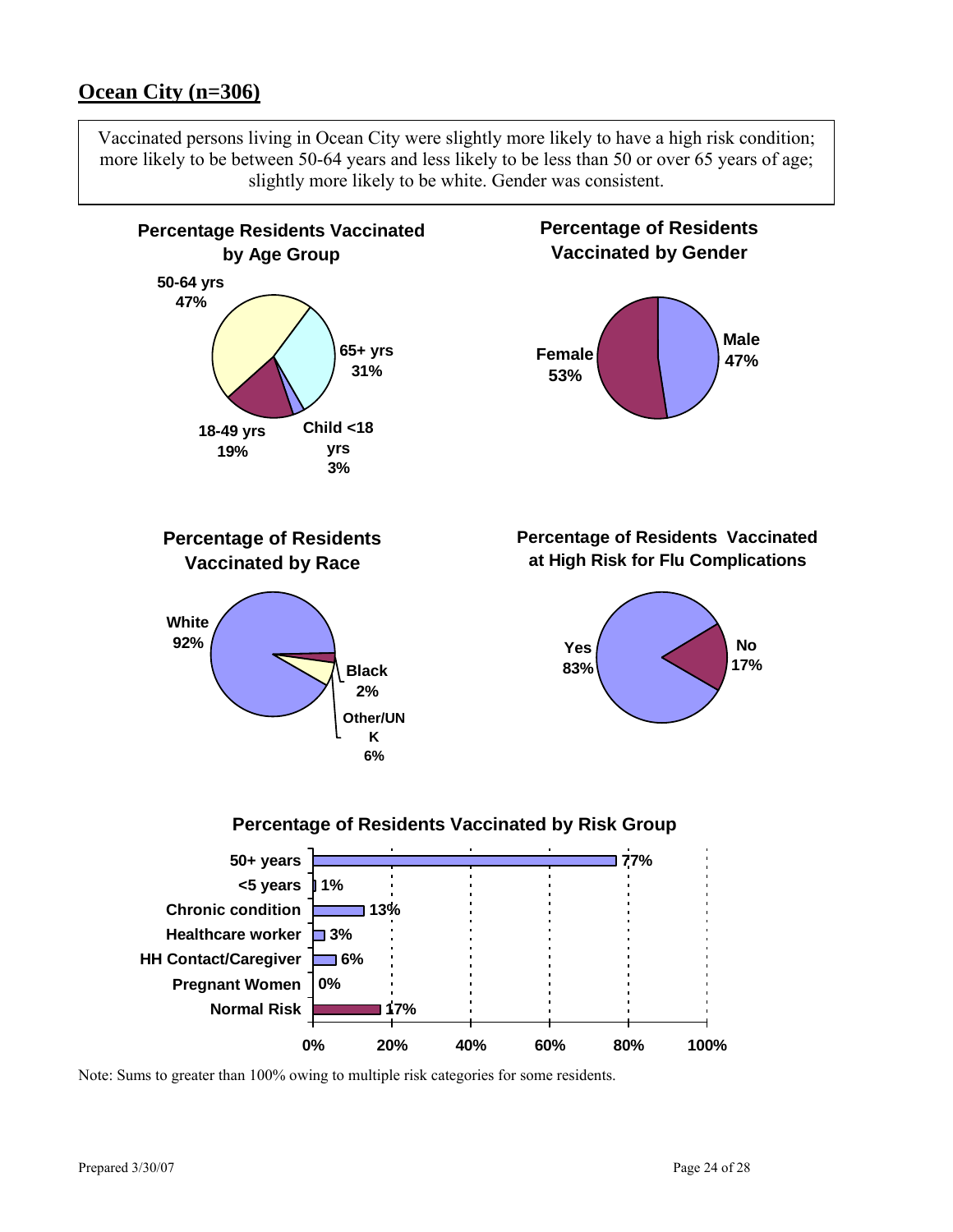# **Upper Township/Woodbine (n=447)**

Vaccinated persons living in Upper Township/Woodbine were slightly less likely to have a high risk condition; less likely to be 65 years or older and more likely to be in all of the under-65 age groups; more likely to be male; more likely to be white and black, and less likely to have an other/unknown race.



Note: Sums to greater than 100% owing to multiple risk categories for some residents.

**0%**

**Normal Risk Pregnant Women HH Contact/Caregiver** **8%**

**23%**

**0% 20% 40% 60% 80%**

Prepared  $3/30/07$  Page 25 of 28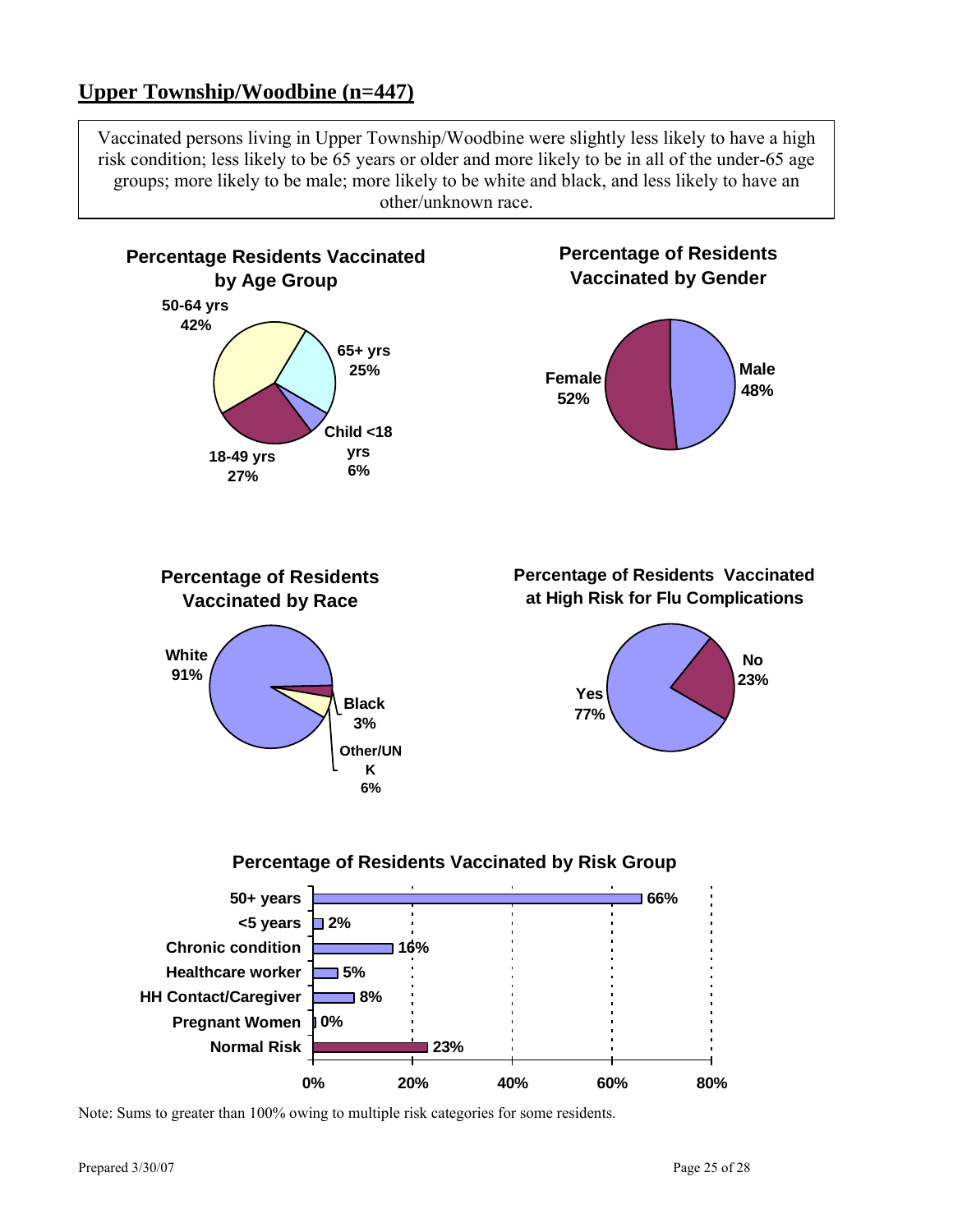# **Wildwoods (North Wildwood, West Wildwood, Wildwood, Wildwood Crest, n=1,255)**

Vaccinated persons living in the Wildwoods were slightly more likely to have a high-risk condition; more likely to be 65 years or older and less likely to be between 18-49 or 50-64 years; less likely to be white and more likely to have an other/unknown race. Gender was consistent.

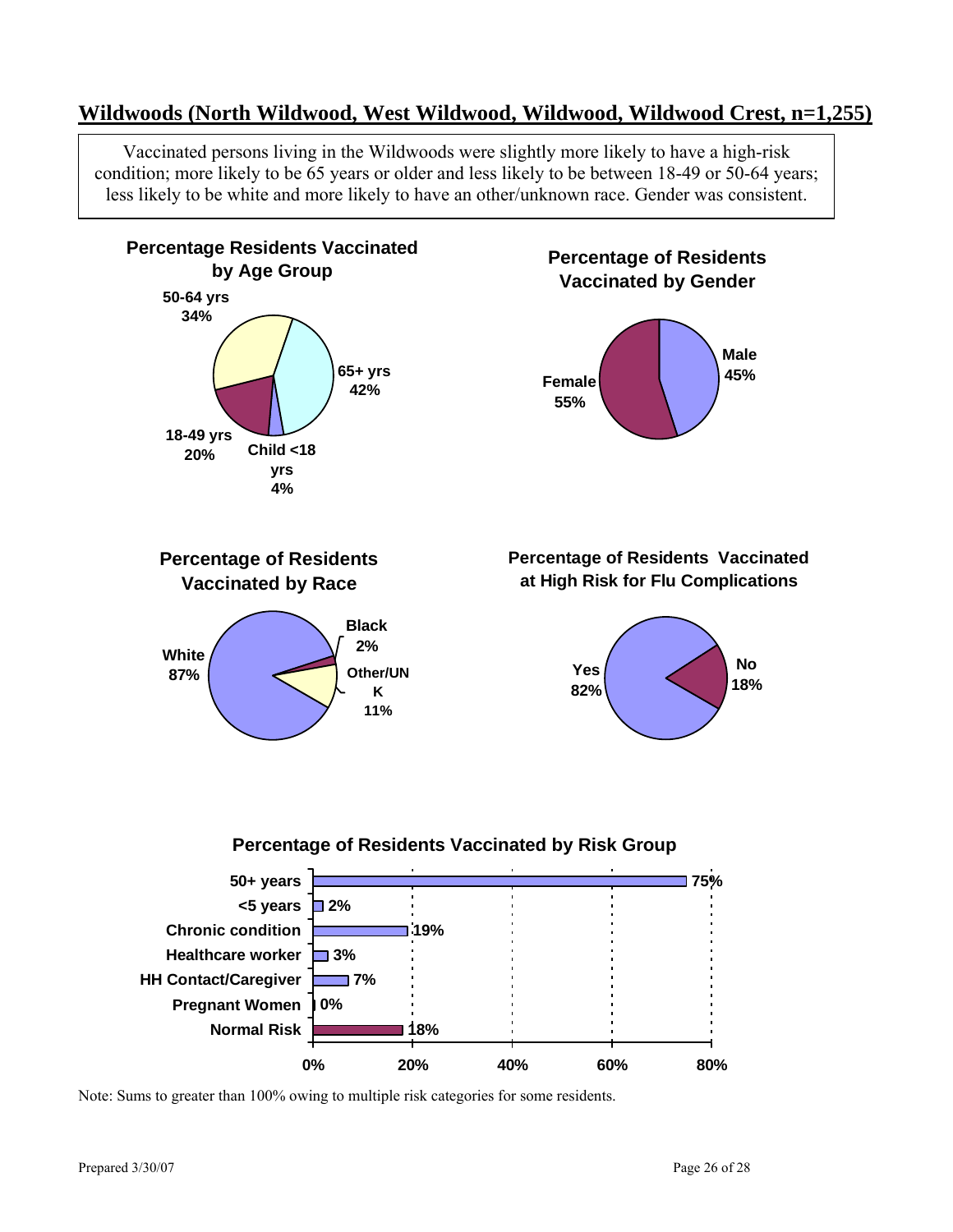# **Appendix C: Marketing Information by Drive-Through Clinic Date**

At the November 19, 2006 drive-through clinic, 2,849 (79%) out of 3,594 persons brought a completed consent form to the clinic. At the December 3, 2006 drive-through clinic, 1,408 (75%) out of 1,882 persons brought a completed consent form to the clinic.



The majority of advance consent forms were obtained on both clinic dates from the Herald<sup>8</sup>. For the November clinic, after the Herald, advance forms were obtained from the web and the Atlantic City Press. For the December clinic, after the Herald, advance forms were obtained from the Atlantic City press and the Department of Health.



**Source of Advance Consent Forms, by Drive-through** 

<sup>■</sup> Dec 3 06 ■ Nov 19 06

<sup>8</sup> Responses less than 10 not included.